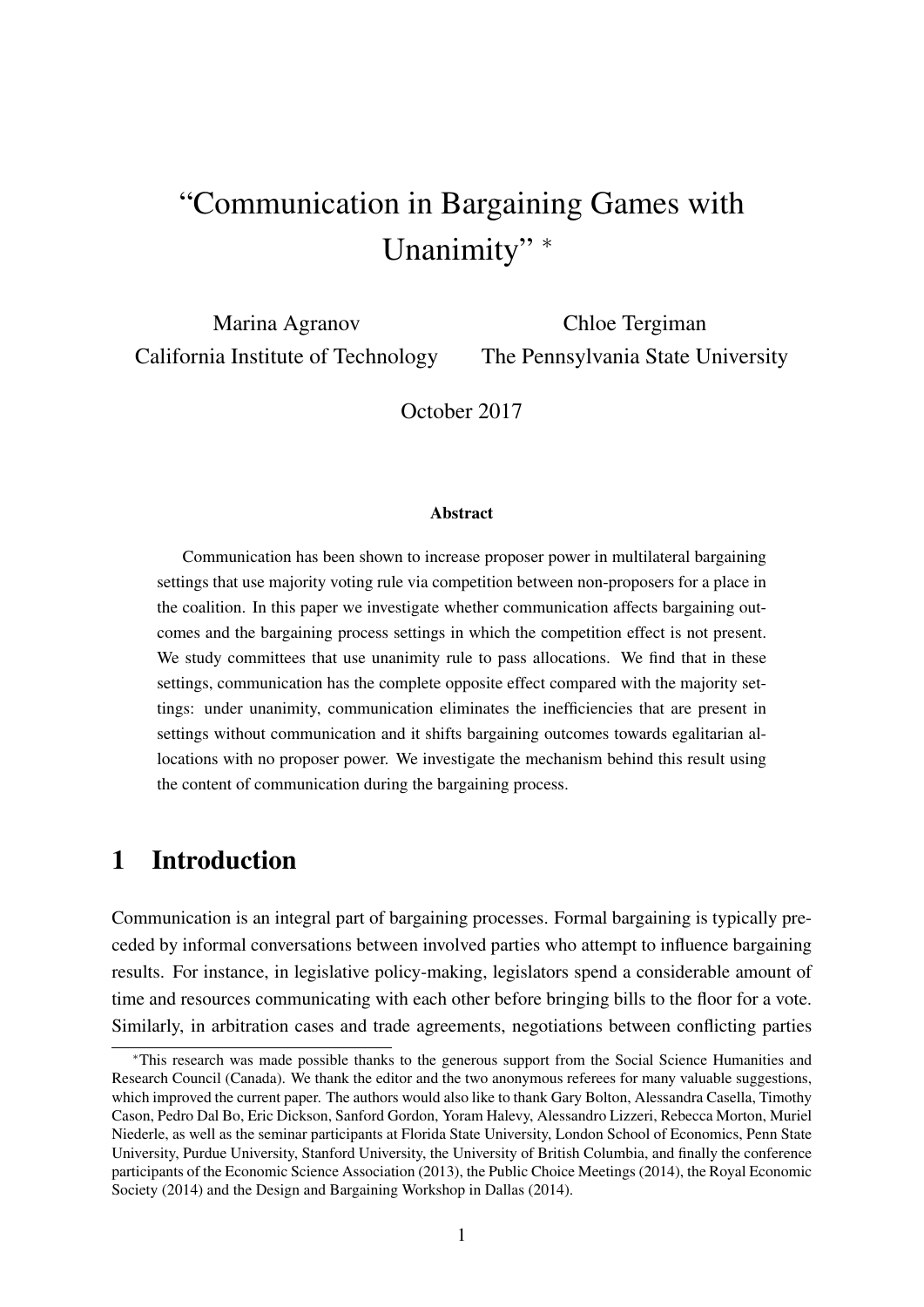are a vital part of the bargaining process. In many of these examples, bargainers communicate with each other despite the fact that they have commonly known unaligned preferences regarding bargaining outcomes and there is no incomplete information embedded in the environment.

Great strides have been made in the bargaining literature to better understand the effects of communication on bargaining outcomes and on the bargaining processes underlying these outcomes. Much of the work that analyzes the effects of communication in complete-information multilateral bargaining setups comes from experimental studies. Agranov and Tergiman (2014) were the first to introduce communication in multilateral bargaining and showed that this alone allows proposers to increase their shares to nearly theoretical levels. Work by Baransky and Kagel (2015) further confirmed these findings. Both of these studies focused on bargaining games that use a majority voting rule to pass proposed allocations.<sup>1</sup> A majority voting rule means that a proposer allocates positive shares only to a subset of committee members (the minimum winning coalition, i.e. those who are expected to support the proposed allocation) and appropriates the remaining funds. The introduction of communication under a majority voting rule allows the proposer to create an auction for a place in the coalition among nonproposers, which ultimately drives the shares of coalition partners down via a "competition effect." By exploiting this competition effect, the proposers are able to appropriate a higher share of resources in committees that allow negotiations between its members compared to those that restrict such negotiations.

In this paper we investigate whether communication in bargaining has a role that goes beyond allowing competition to flourish. We do this by studying multilateral bargaining with a different voting rule often used in real-life bargaining situations: the unanimity rule, which requires support of all committee members. By changing the voting rule from majority to unanimity, we completely remove the competition effect discussed above. Specifically, we run a series of laboratory experiments in which a five-member committee is charged with allocating a unit of resources between its members using a standard bargaining protocol *a la `* Baron and Ferejohn (1989). At the beginning of the bargaining stage, one member of the committee is chosen at random to propose a budget allocation. All committee members observe this allocation and vote either to support or reject the proposed budget. If all members support the allocation, then the budget passes, the game ends and the committee dissolves. If the budget is rejected, then the committee goes into the next bargaining stage with the same bargaining protocol. Our treatments vary whether committee members can communicate with each other before the proposed allocation is submitted.<sup>2</sup>

Given that the "competition effect" is absent under a unanimity rule, one might expect that communication under such a voting rule might have no impact on proposer power. However,

<sup>&</sup>lt;sup>1</sup>Recently, communication has been also incorporated in the dynamic bargaining games that do not end once the resources are allocated (see Baron, Bowen and Nunnari (2017) and Agranov, Cotton and Tergiman (2017)).

<sup>&</sup>lt;sup>2</sup>Our communication tool allows committee members to send any kind of text message to any subset of members in their group, including private messages to individual members and public messages that are delivered to all members of the group.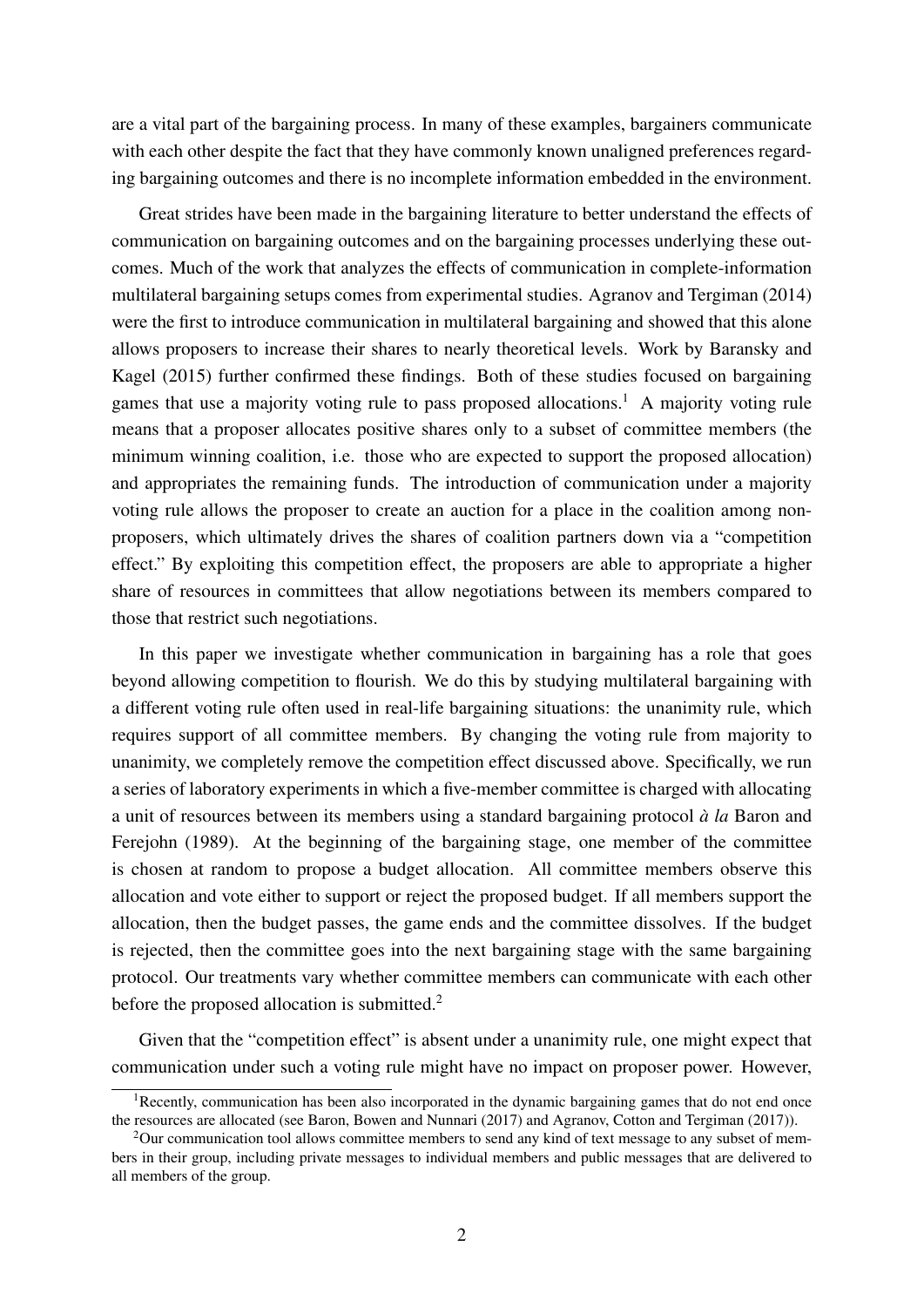our results show that this is far from the case. In fact, adding communication under a unanimity rule has two strong effects. First, contrary to the competition effect observed in majority settings, proposers *lose* power and appropriate a smaller share of resources when members can communicate with each other. Specifically, without communication, in the vast majority of passed proposals (more than 85%), the proposer appropriates a higher share than any other committee member, while more than 90% of all passed allocations in the treatment with communication are exact five-way equal splits. Second, communication improves efficiency both in terms of the likelihood of delays occurring and, consequently, the overall resources appropriated by bargainers. Committees that allow communication rarely experience delays in reaching decisions (less than 7% of the cases) and appropriate 99% of available resources. Without communication, delays are very common and occur in 44% of the cases and committees lose about 15% of available resources. This last result speaks to the debate regarding the disadvantages of the unanimity rule. (See the discussion in Buchanan and Tullock (1962) and Miller and Vanberg (2013)).

To investigate the mechanism through which communication interacts with the voting rule and affects final outcomes, we analyze communication logs. We have three main results in this respect. First, when unanimous support is required to pass proposals, subjects choose to communicate publicly by sending messages that are delivered to the entire committee. This is strikingly different from the overwhelmingly private chatting behavior observed under a majority rule setting, as documented by Agranov and Tergiman (2014). Second, public and private statements serve opposite purposes. When subjects choose to communicate privately via backroom channels, they lobby for themselves, in particular their place in the coalition and their share. When subjects choose to make public statements, these statements serve to promote equality and a more egalitarian distribution of resources between all members. The prevalence of public messages coupled with the content of these messages is the driving force behind the egalitarian allocations observed in committees that use a unanimity rule and permit communication between its members. Third, the actions of proposers are responsive to the content of deliberation despite the fact that these deliberations are cheap-talk. The proposed allocations are more likely to feature an equal split of resources between all committee members and a smaller proposer share when members discuss fairness. The opposite is true when members discuss self-interest.

Overall, the results documented in the current study and in Agranov and Tergiman (2014) show that the impact of communication on bargaining greatly depends on the voting rule in place. Under a majority rule, communication leads to higher proposer power via the competition effect. However, when the competition effect is removed, as is the case under unanimity rule, communication is detrimental to the proposer and completely removes proposer power.<sup>3</sup>

<sup>&</sup>lt;sup>3</sup>Our results are in line with those documented in bilateral bargaining settings: Roth (1995) shows that in a two-player game, allowing face-to-face communication, leads to more equal shares of the bargainers. Unfortunately, there is no record of face-to-face communication between bargainers, which precludes a more thorough investigation of the content of communication and comparison with our current setup.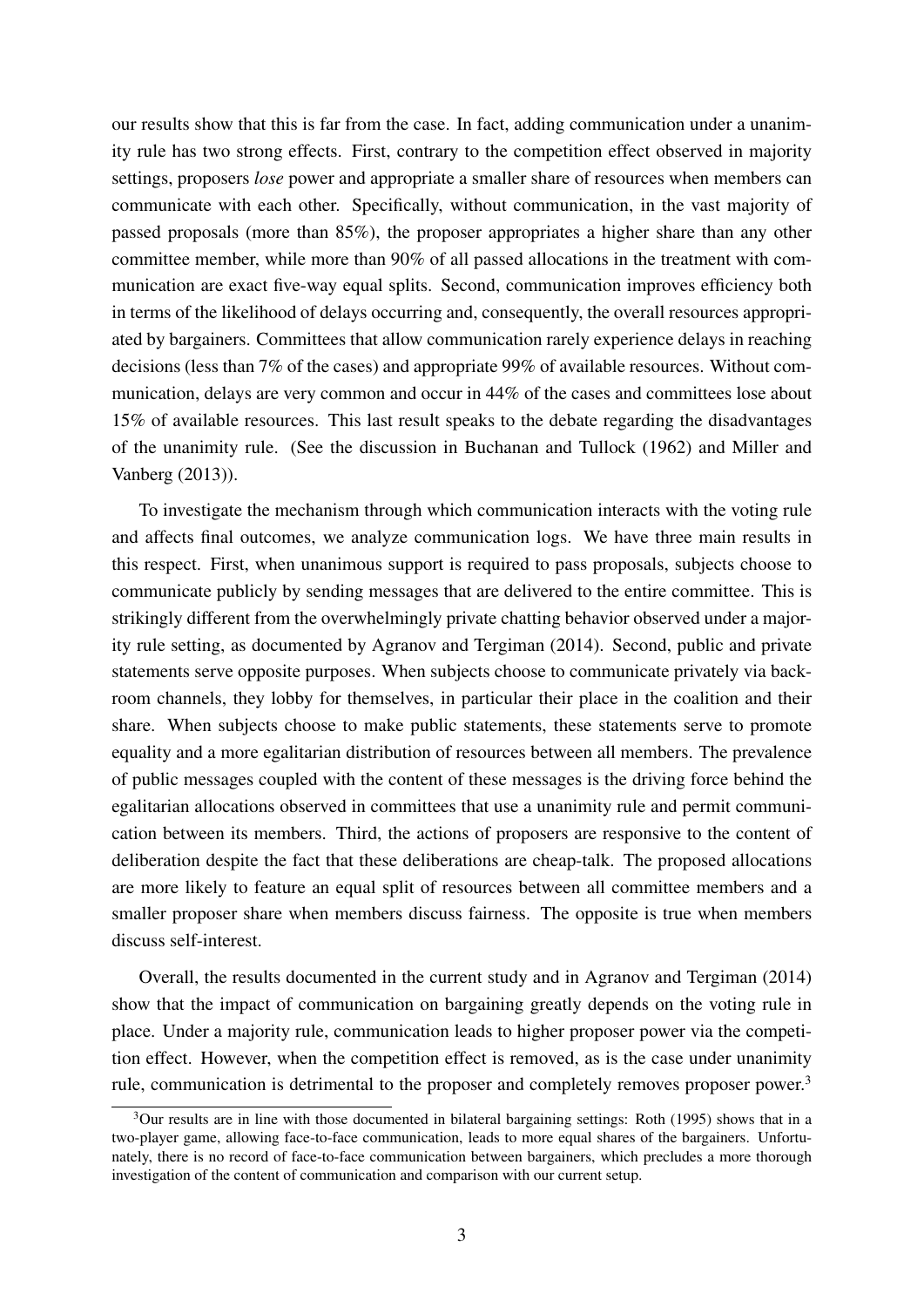Absent the competition effect, communication is used as a tool to promote and implement social norms via pressure for egalitarian allocation of resources. In committees that use unanimity rules and allow communication, these social norms become the dominant force determining bargaining outcomes, which are for the most part fully egalitarian and feature the highest efficiency levels. Given the presence of unanimity rules in real-life committees, these effects are important elements to consider when thinking about the optimal amount of interaction between bargainers and, more generally, the transparency of the bargaining process.<sup>4</sup>

Our paper contributes to a large experimental body of literature that studies the complete information multilateral divide-a-dollar game. Much of this literature has adopted the stylized bargaining protocol of Baron and Ferejohn (1989) and has focused on analyzing the effects of various political institutions on the distribution of resources and bargaining efficiency. This literature is reviewed in Morton (2012) and in Palfrey (2013). Among other things, studies have analyzed the comparative static predictions of the Baron-Ferejohn model (McKelvey (1991) and Diermeir and Morton (2004)), the effects of amendment rules (Frechette, Kagel and Lehrer (2003)), of bargaining protocols (Frechette, Kagel and Morelli (2005)), of voting rules (Miller and Vanberg (2013)), and of veto power (Kagel, Sung and Winter (2010)). The present paper is, to the best of our knowledge, the first to study multilateral bargaining in committees that use a unanimity rule and allow communication between group members.

The rest of the paper is structured as follows. The bargaining game and theoretical predictions are described in Section 2. The experimental design is presented in Section 3. Our experimental results are reported in Section 4. Finally, in Section 5 we offer some conclusions.

## 2 Setup and Theoretical Predictions

We consider a classic divide-a-dollar game in which a committee of  $N > 3$  players decides how to allocate a fixed budget of \$1 among themselves using the q-voting rule, where  $q \leq N$ . The parameter q represents the degree of consensus required to reach the agreement with  $q = N$ corresponding to the unanimity voting rule.

The committee uses the standard bargaining protocol of Baron and Ferejohn (1989), which is an  $N$ -person extension of the Rubinstein alternating offers bargaining game. At the beginning of the first bargaining stage, one group member is chosen at random to make a proposal. A proposal is a vector  $(x_1^i, ..., x_N^i)$  that specifies the share of each group member  $(x_j^i)$  indicates the share offered to member j by member i,  $x_j^i \geq 0, \forall j$ ). Proposals have to satisfy the budget constraint  $\sum_{j=1}^{N} x_j^i \leq 1$ . The proposed allocation is observed by all group members and is immediately voted on. If  $q$  members support the proposal, then it is implemented and the

<sup>4</sup>The Council of the European Union for example has to vote unanimously on any "sensitive" issues, such as the joining of new members or common security policies. In the United States, many private clubs admit new members only if they are accepted by unanimity. Also in the United States, the certificate of incorporation of a majority of companies requires action by written consent to be unanimous.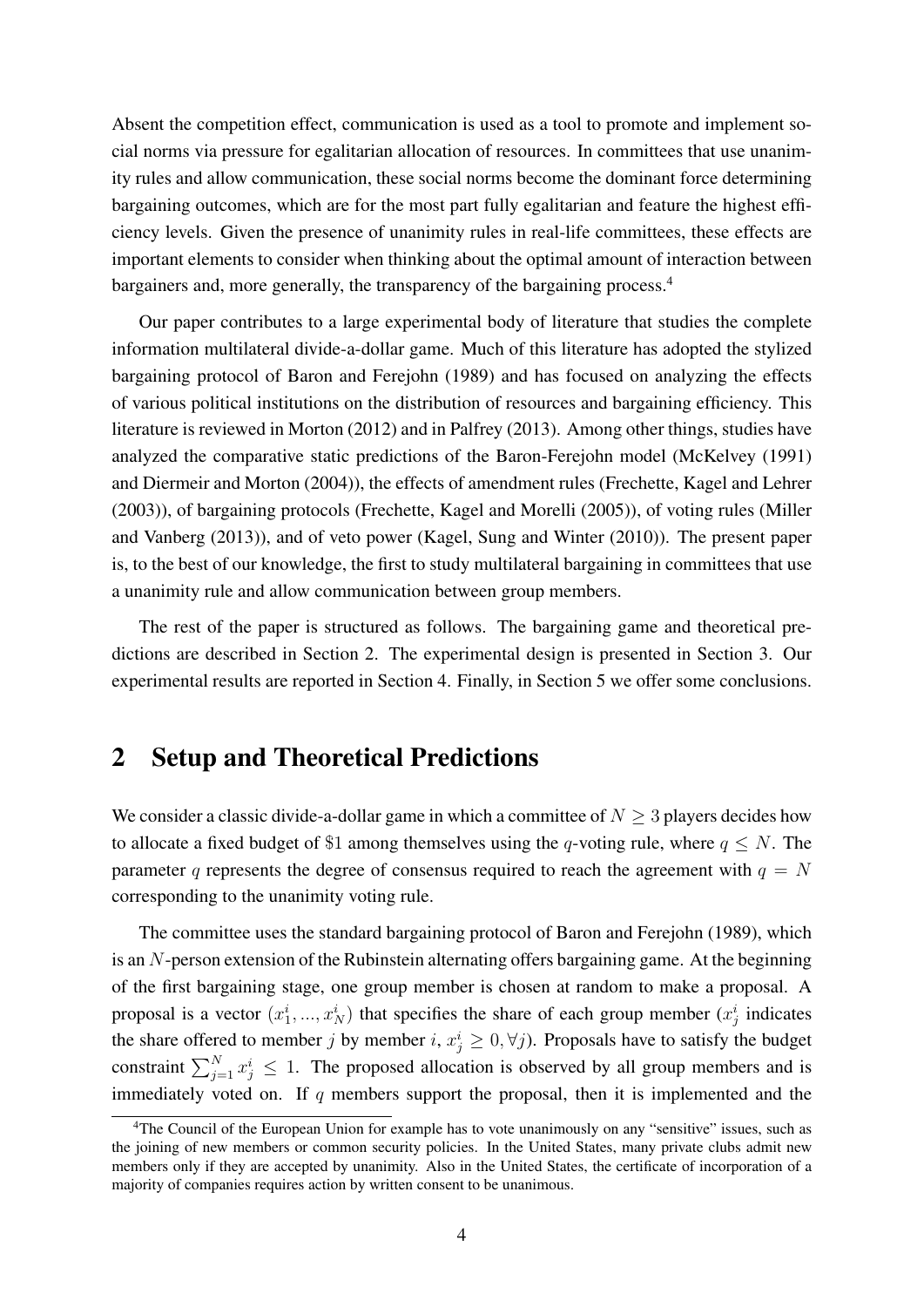committee adjourns. If it is rejected (gets fewer than  $q$  votes) then the budget shrinks by a factor of  $(1 - \delta)$ , the committee moves to the next bargaining stage and the process repeats itself (one group member is chosen at random to make a proposal, etc...) until a proposed distribution receives q votes. Committee members have preferences that depend only on their own share. The factor  $(1 - \delta)$  represents the cost of delay in reaching an agreement and allows for efficiency comparisons between different final allocations. Finally, in some treatments, we allow group members to engage in cheap-talk communication after the proposer is chosen and before he/she submits the proposed allocation.

The general structure of the symmetric stationary subgame perfect equilibrium in this bargaining game (henceforth "the equilibrium") is independent of the degree of competition  $q$  and the availability of communication channels.<sup>5</sup> In this equilibrium, the proposer randomly selects  $q-1$  other committee members (the coalition partners) and offers them an allocation that makes them exactly indifferent between supporting the bill and rejecting it. The proposer appropriates the remainder of the budget. The committee members that are not invited into the coalition (if those exist) get zero shares. Non-proposers support any bill that gives them at least as much as their continuation value and reject any bill that gives them any amount below that. Thus, in the equilibrium, all proposals pass without delay and the distribution of resources depends on the voting rule in place, q. Denote by  $x_q^P$  and by  $x_q^NP$  shares of the proposer and coalition partners, respectively. Then, in equilibrium

$$
x_q^{\mathbf{P}} = 1 - (q - 1) \cdot x_q^{\mathbf{NP}} \quad \text{and} \quad x_q^{\mathbf{NP}} = \frac{\delta}{N}
$$

## 3 Experimental Design

The experiments were conducted at the California Social Sciences Experimental Laboratory (CASSEL) at UCLA between February and April of 2013. A total of 155 subjects participated in six different experimental sessions. The subjects were recruited from the general undergraduate population of UCLA and no subject participated in more than one experimental session. All the interactions between participants were through computer terminals using the MULTI-STAGE software.<sup>6</sup>

In all experiments, groups with five members ( $N = 5$ ) bargained over a budget of 250 tokens. Bargaining was governed by the Baron-Ferejohn protocol described above with discount

 $5$ The stationarity refinement has been extensively used in the literature in order to overcome the multiplicity of SPEs present in the current environment. By definition, stationary strategies *cannot* condition on the history of play. Therefore, in the bargaining game with communication, the stationary equilibrium concept does not allow bargainers to condition their votes on the conversations that preceded the current voting stage. Rather, a vote cast for the or against the proposed allocation may condition only on the proposed distribution of resources, and, in particular, only on the member's own share since members care only about their own payoff.

<sup>6</sup>This software was developed from the open source Multistage package and is available for download at http://software.ssel.caltech.edu/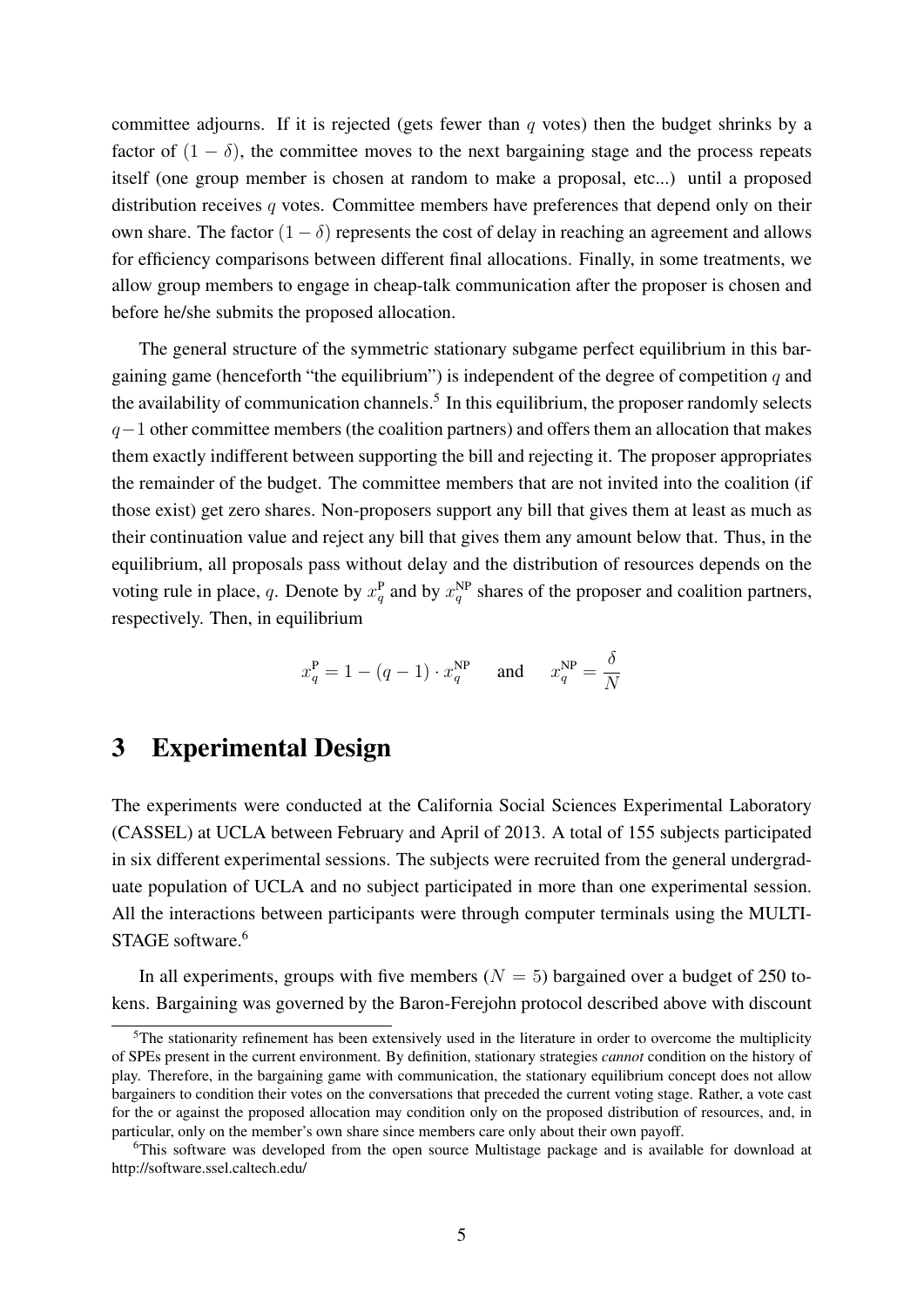factor of  $\delta = 0.8$ , which means that following the rejection of a proposed allocation the budget shrank by 20%. Specifically, at the beginning of each bargaining session, one of the five members was randomly chosen to be the proposer. His/her assigned ID number was revealed to the entire group. The proposer proposed an allocation that was observed by all members of the group, with shares to each member clearly indicated. After that, all members of the group including the proposer voted to accept or reject the proposed allocation. If the allocation obtained the required number of votes  $q = N = 5$  then it passed and the bargaining session was over. Otherwise, if one or more members of the committee rejected the proposal, the budget shrank by 20% and the bargaining continued with a random selection of a (possibly) new proposer from the same group. This process repeated itself until a proposer's allocation received all 5 votes.

We conducted two treatments: a treatment without communication, which we refer to as the Unanimity Baseline treatment, and a treatment with communication, which we refer to as the Unanimity Chat treatment. For each treatment, we conducted three separate experimental sessions. Specifically, in the treatment without communication, after the proposer was selected, no communication between members of a group could happen, and the proposer was prompted to submit an allocation. In the treatment with communication, after the proposer was determined and his/her ID number revealed to the group members, but before the proposer submitted his/her proposal, members of the group could communicate with each other using a chat tool. This chat tool allowed subjects to send any message they wanted to any subset of members in their group. For instance, members could send private messages that would be delivered only to a particular member or to a subset of members, and they could also send public messages that would be observed by all members of the group. Subjects could only see the messages that were sent to them. If a message was sent to two or more individuals at the same time, those individuals observed who the other recipients were. The duration of the communication was in the hands of the proposer: the chat tool was disabled when the proposer submitted his/her proposal for a vote. Our software recorded all the messages sent by subjects during the communication stage.<sup>7</sup>

Each experimental session consisted of 15 bargaining games. Before the beginning of each bargaining game, subjects were randomly matched into groups of five and assigned an ID number. Random matching between bargaining games and random assignment of ID numbers was used to minimize repeated bargaining effects. At the end of the experiment, we summed up all the tokens earned by each subject in all bargaining games and converted them to US dollars using the rate of 50 tokens equals \$1. Our experimental sessions lasted about an hour and subjects earned on average \$20, including the show-up fee of \$5. Complete instructions for the Unanimity Chat treatment are presented in Appendix A.

For the parameters used in our experiments, the unique symmetric stationary subgame perfect equilibrium predicts that the share of each coalition member in both treatments is

<sup>&</sup>lt;sup>7</sup>The communication protocol is identical to that of Agranov and Tergiman (2014).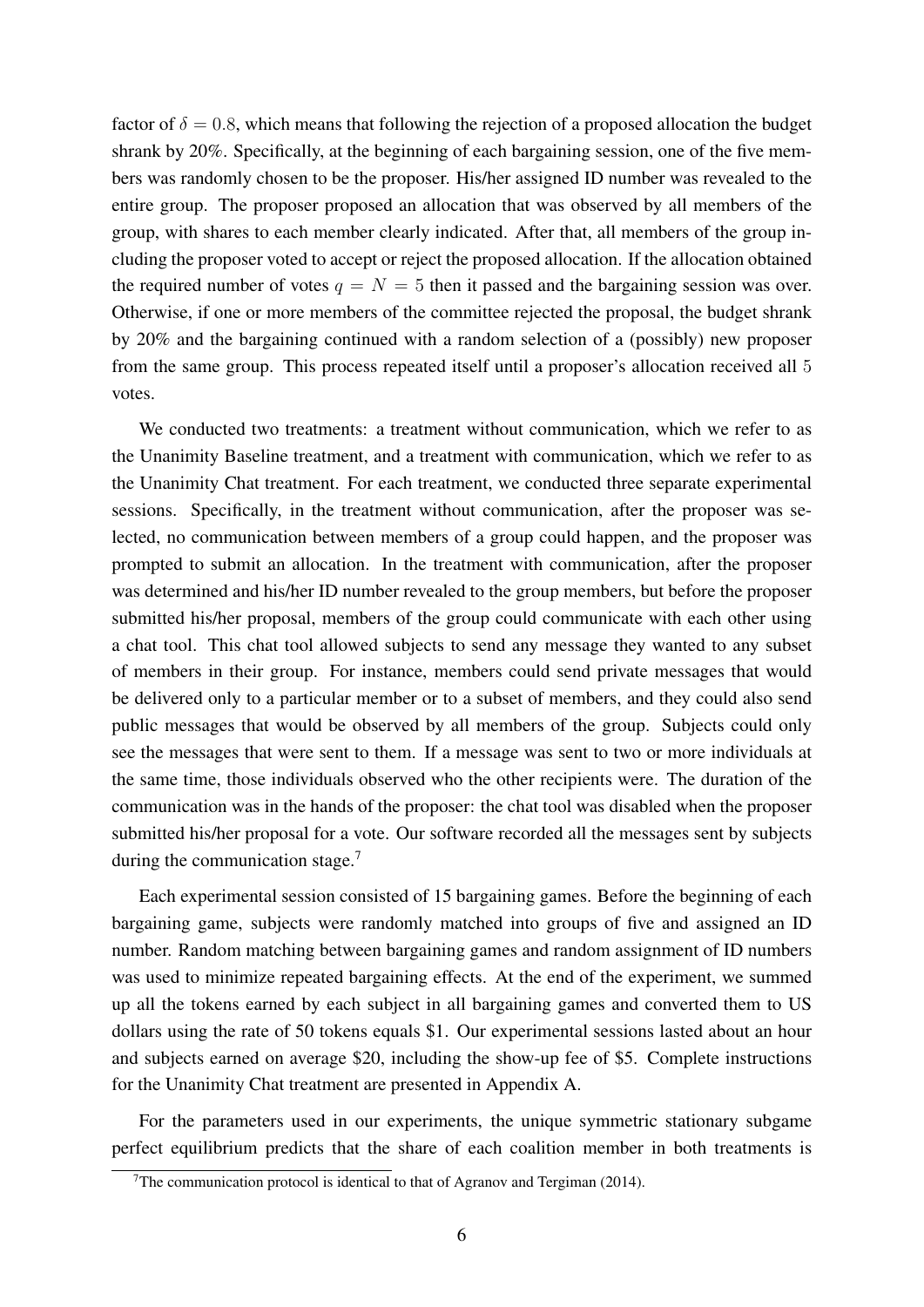$x_{q=5}^{\text{NP}} = 40$  tokens, while the proposer appropriates the remaining  $x_{q=5}^{\text{P}} = 90$  tokens.

## 4 Results

We present our experimental results in the following order. We start by documenting how unrestricted communication affects bargaining outcomes (Section 4.1). Specifically, we evaluate bargaining outcomes through two lenses: (1) the frequency of delays and inefficient agreements, and (2) the distribution of resources among committee members. We then proceed to analyze the content of the communication between bargainers and investigate the mechanism used by bargainers to reach these outcomes, including communication protocols and voting behavior (Section 4.2).

#### 4.1 Bargaining Outcomes

#### 4.1.1 Approach to Data Analysis

In the main text of the paper, we report data from the first bargaining game as well as from the last five games in each session. The data from the first game in each session is informative as it avoids interdependencies due to random rematching of the participants into groups throughout the session. The data from the last five games is used to compare bargaining outcomes between treatments after subjects have been able to familiarize themselves with the game and interface. This is the standard method in experimental economics given the abundance of evidence that subjects often learn the game by playing it, which results in much noisier data in the first few periods of the experiment. In Appendix C, we present a thorough analysis of the learning behavior over the course of our sessions.

To compare the average outcomes between two treatments and to contrast them with theoretical predictions, we use random effects GLS regressions with standard errors clustered at the session level. Clustering at the session level accounts for potential interdependencies between observations that come from random re-matching of subjects between matches in a session. Depending on the question under consideration, we use one of the two regression specifications described below to provide statistical statements:

- 1. The first regression specification is used to compare variable of interest, e.g. an indicator of whether the outcome is efficient or the share of the proposer, with the theoretical predictions. We do this by regressing variable of interest on a constant term. We report the p-value of a test where the null hypothesis is that the estimate equals the theoretically predicted one.
- 2. The second regression specification is used to compare variable of interest between two groups, e.g., two treatments. In this case, we regress the variable of interest on a dummy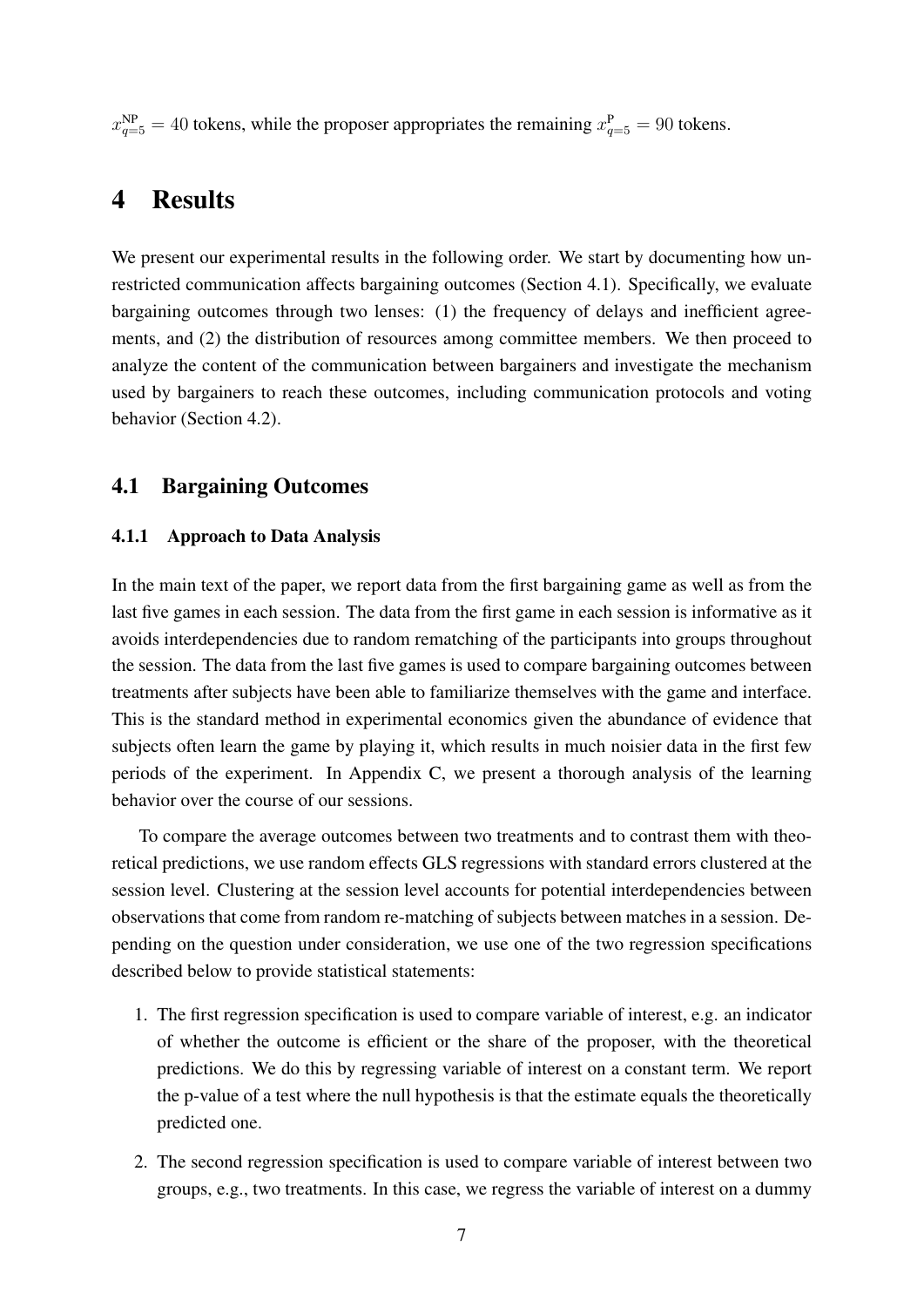variable that indicates one of the groups and a constant. We report the p-value of a test where the null hypothesis is that there is no difference across the two groups.

#### 4.1.2 Efficiency

Efficiency in our setup can be measured by both the probability of delays occurring and the proportion of initial pie realized. If a proposer is unable to gather the required number of votes, delays in implementing a budget occur. Because the budget shrinks by 20% before a new round of voting can take place, an inefficiency is created. Previous experimental studies have documented higher delays in bargaining situations in which unanimity (as opposed to a simple majority) is required to pass a proposal. (See Miller and Vanberg (2013).) This has served as support for the theoretical argument by Buchanan and Tullock (1962) that less-than-unanimity decision rules are more efficient.

Table 1: Efficiency and Delays

|                                    |            | <b>Unanimity Baseline</b> | Unanimity Chat |              |  |
|------------------------------------|------------|---------------------------|----------------|--------------|--|
|                                    | game 1     | last 5 games              | game 1         | last 5 games |  |
| Probability of Delays              | 0.06(0.06) | $0.44***(0.04)$           | 0.13(0.07)     | 0.07(0.03)   |  |
| Number of Bargaining Stages        | 1.17(0.51) | 3.14(1.10)                | 1.12(0.05)     | 1.06(0.03)   |  |
| Proportion of Initial Pie Realized | 0.98(0.02) | $0.85***(0.01)$           | 0.97(0.01)     | 0.99(0.01)   |  |

Remarks: Probability of delays measures the likelihood that the first stage proposal was rejected. Number of bargaining stages and Proportion of initial pie realized report the average quantities across sessions and cluster-robust standard errors are in parentheses, where the observations are clustered at the session level. For the probability of delays (first row) and the proportion of initial pie realized (third row) we also report whether the observed quantity is significantly different from the theoretically predicted one with \*\*\*,\*\*,\* indicating significance at the 1, 5 and 10% levels, respectively.

Table 1 reports efficiency measures in the unanimity setting both with and without communication. Interestingly, in the first game in both treatments, delays occur at very low rates (statistically no different than 0 with  $p > 0.10$  in both treatments). However, over time, delays routinely occur in the unanimity setting without communication, consistent with the Buchanan and Tullock (1962) intuition. Indeed, by the end of our sessions in our Unanimity Baseline treatment, the fraction of delays is staggeringly high at 44% and bargainers loose 15% of their initial resources on average. Both these features are inconsistent with theoretical predictions according to which delays should never be observed on the equilibrium path, and, as a result, 100% of the initial pie is predicted to be appropriated by the bargainers.<sup>8</sup>

The introduction of communication dramatically improves efficiency both in terms of the likelihood of delays occurring and the overall resources appropriated by bargainers: fewer than 7% of groups that have access to communication in unanimity settings end up reaching

<sup>&</sup>lt;sup>8</sup>Statistical analysis confirms that in the Unanimity Baseline treatment in the last 5 games the likelihood of delays is greater than the theoretically predicted level of  $0\%$  ( $p = 0.008$ ) and that bargainers appropriate less than 100% of available resources ( $p = 0.003$ ).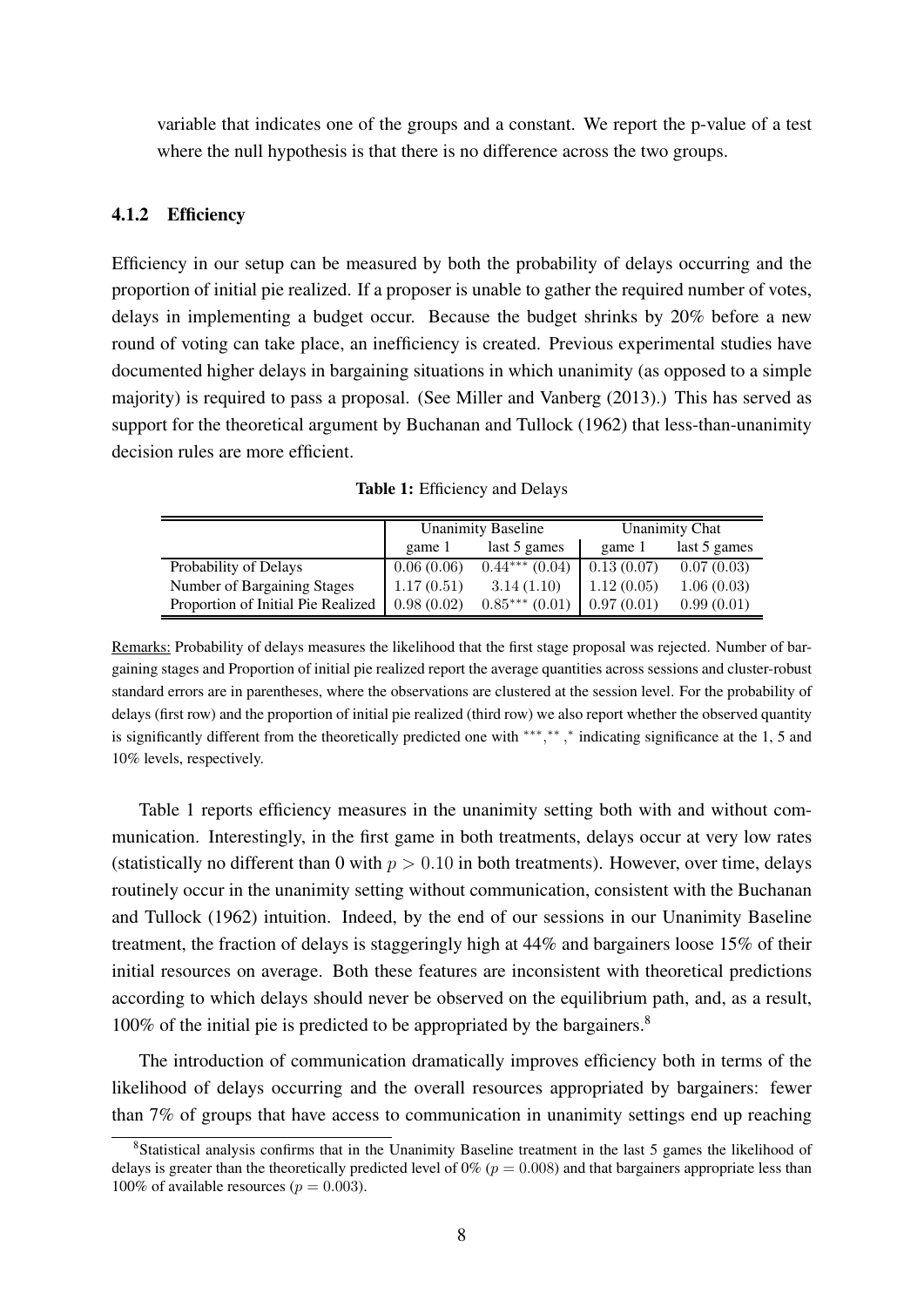the second bargaining stage. Consequently, with communication, groups appropriate 99% of available resources.<sup>9</sup> Statistical analyses confirm that in the last 5 games, delays are much more likely to occur when committee members do not have access to communication than when they do. Specifically, a regression analysis that compares the likelihood of delay in the Unanimity Baseline and Unanimity Chat treatments estimates the coefficient on the dummy variables indicating availability of communication at  $-0.371$  with  $p < 0.001$ . A two-sided test of proportions performed at the session level (one observation per session) supports the same conclusion ( $p = 0.0463$ ).

#### 4.1.3 Proposed Budgets and Final Allocations

In the previous section, we have documented the positive effect that communication has on restoring efficiency in committees that use a unanimity voting rule. In this section, we focus on how the availability of communication affects the distribution of resources between committee members. In order to do so, we first abstract away from efficiency concerns and zoom in on first stage proposals. Then we combine both efficiency and the distribution of resources and look into the division of resources among allocations that passed.

Theoretically, both with and without communication, proposers should allocate 40 tokens to each of the four non-proposers and appropriate the remaining 90 tokens for themselves. Table 2 presents descriptive statistics of submitted, accepted and rejected proposals that occurred in the first bargaining stage as well as the final allocations irrespective of when they occurred. We report three statistics: (1) the average share of the proposer, (2) the average highest share of the coalition partners, and (3) the fraction of proposals in which all committee members get the exact same share each, which we refer to as "Equal Split." The first two statistics are accompanied by their corresponding robust standard errors, which are clustered at the session level.

We start our analysis with first stage proposals. In committees that do not have access to communication between members, proposers tend to appropriate a higher share of resources than coalition partners ( $p < 0.001$  for both all submitted and all passed first-stage proposals in the last 5 games). However, proposers under-exploit their power relative to the equilibrium prediction: the average share of the proposer is between 64 and 68 tokens in the last 5 games depending on whether one considers all submitted first-stage proposals or only those that passed without delay. Regression analyses confirm that proposers' shares are significantly lower than those predicted by the theory in the last 5 games of the Unanimity Baseline treatment ( $p =$ 0.006 for all submitted and  $p = 0.012$  for all passed proposals). Moreover, fewer than 15% of all submitted and passed proposals are exact equal splits. This echoes a well-known and robust finding in bargaining games with a majority voting rule, which establishes the failure

<sup>9</sup>We cannot reject the null hypothesis that probability of delays is equal to 0% as predicted by the theory and that bargainers appropriate 100% of available resources in Unanimity Chat treatment in the last 5 games ( $p > 0.10$ ) in both tests).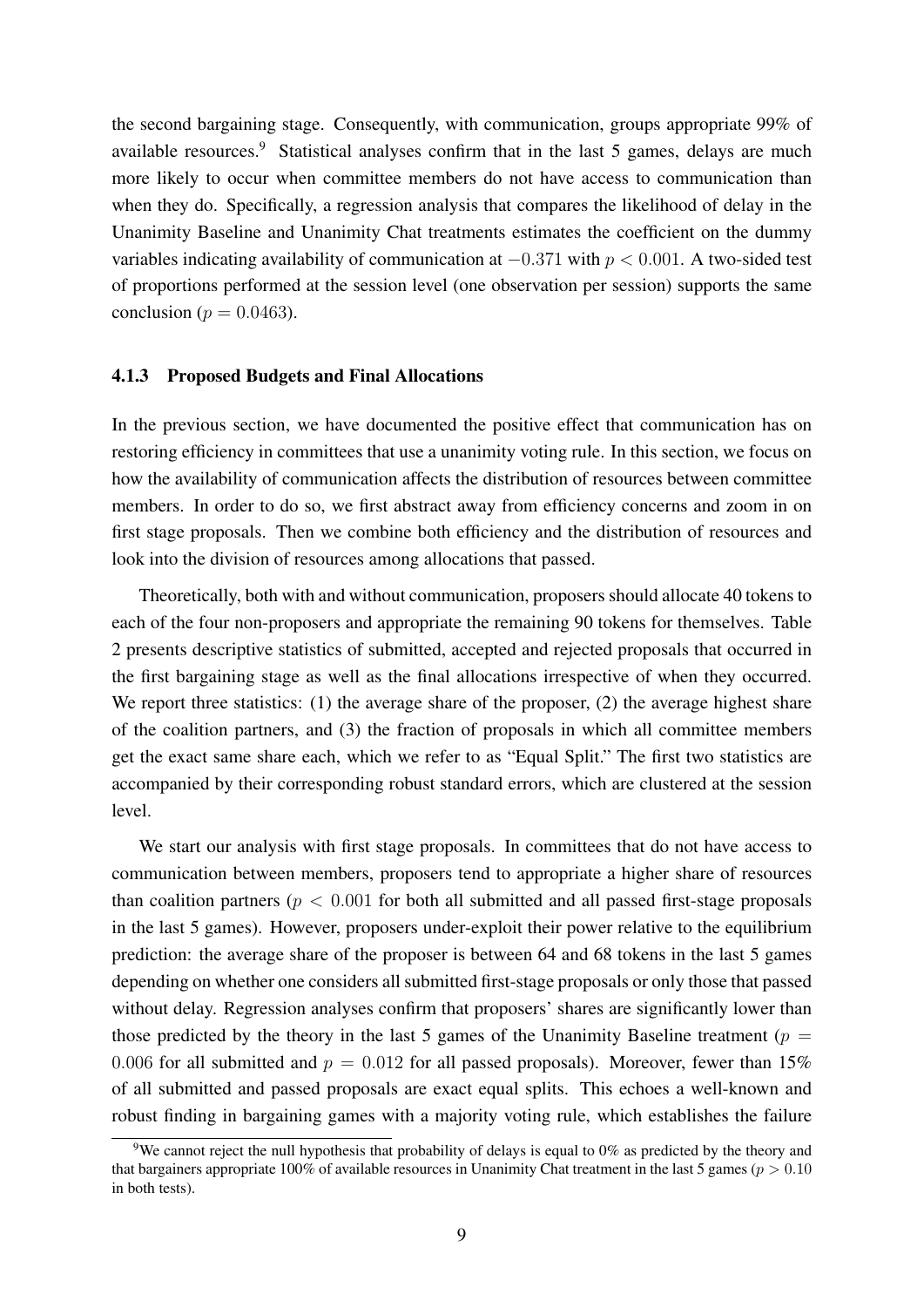|                                                                                                                                                                                                                                   |                                                         | <b>Baseline</b>                                                         |                                                      | Chat                                                                 |                                                            | Baseline vs Chat                                                           |
|-----------------------------------------------------------------------------------------------------------------------------------------------------------------------------------------------------------------------------------|---------------------------------------------------------|-------------------------------------------------------------------------|------------------------------------------------------|----------------------------------------------------------------------|------------------------------------------------------------|----------------------------------------------------------------------------|
|                                                                                                                                                                                                                                   | game 1                                                  | last 5 games                                                            | game 1                                               | last 5 games                                                         | game 1                                                     | last 5 games                                                               |
| <b>FIRST STAGE</b>                                                                                                                                                                                                                |                                                         |                                                                         |                                                      |                                                                      |                                                            |                                                                            |
| <b>Submitted Proposals</b>                                                                                                                                                                                                        |                                                         |                                                                         |                                                      |                                                                      |                                                            |                                                                            |
| Proposer's Share                                                                                                                                                                                                                  | 57.4(2.5)                                               | 68.2(1.7)                                                               | 54.1(1.1)                                            | 50.8(0.21)                                                           | $p = 0.235$                                                | p < 0.001                                                                  |
| Max Non-proposer's Share                                                                                                                                                                                                          | 46.2(1.4)                                               | 46.0(0.3)                                                               | 49.0(0.3)                                            | 49.9(0.1)                                                            | $p = 0.085$                                                | p < 0.001                                                                  |
| Fraction of Equal Splits                                                                                                                                                                                                          | 43.8%                                                   | $7.5\%$                                                                 | 80.0%                                                | 88.0\%                                                               | p < 0.001                                                  | p < 0.001                                                                  |
| Passed Proposals<br>Proposer's Share<br>Max Non-proposer's Share<br>Fraction of Equal Splits<br><i>Rejected Proposals (for <math>n &gt; 2</math>)</i><br>Proposer's Share<br>Max Non-proposer's Share<br>Fraction of Equal Splits | 59.6(0.4)<br>47.6(0.1)<br>$46.7\%$<br>n/a<br>n/a<br>n/a | 63.9(2.9)<br>46.5(0.7)<br>$13.3\%$<br>73.7(1.3)<br>45.2(0.2)<br>$0.0\%$ | 50.8(0.7)<br>49.8(0.1)<br>92.3%<br>n/a<br>n/a<br>n/a | 50.2(0.1)<br>50.0(0.0)<br>94.3%<br>59.2(1.6)<br>48.0(0.3)<br>$0.0\%$ | p < 0.001<br>p < 0.001<br>$p = 0.001$<br>n/a<br>n/a<br>n/a | $p = 0.003$<br>$p = 0.003$<br>p < 0.001<br>p < 0.001<br>$p = 0.001$<br>n/a |
| <b>FINAL ALLOCATIONS</b>                                                                                                                                                                                                          |                                                         |                                                                         |                                                      |                                                                      |                                                            |                                                                            |
| Proposer's Share                                                                                                                                                                                                                  | 58.4(1.5)                                               | 52.1(2.8)                                                               | 49.3(1.3)                                            | 49.5(0.4)                                                            | $p = 0.004$                                                | $p = 0.357$                                                                |
| Max Non-proposer's Share                                                                                                                                                                                                          | 46.5(1.1)                                               | 40.3(0.2)                                                               | 48.5(0.6)                                            | 49.3(0.3)                                                            | $p = 0.127$                                                | p < 0.001                                                                  |
| Fraction of Equal Splits                                                                                                                                                                                                          | 43.8%                                                   | 28.8%                                                                   | $93.3\%$                                             | 94.7%                                                                | p < 0.001                                                  | p < 0.001                                                                  |

Table 2: First-stage Proposals and Final Allocations in the Unanimity treatment.

Remarks: We report the average share of the proposer and the highest share among coalition partners in tokens together with robust standard errors in parentheses, where observations are clustered at the session level. In Equal Split allocations all members of the committee receive the exact same number of tokens (in the first stage proposals this is exactly 50 tokens). "n/a" indicates that there are fewer than 3 observations in the category. The last two columns report statistical tests comparing variable of interest (proposer's share, highest share of non-proposer, or fraction of equal splits) between Unanimity Baseline and Unanimity Chat treatments. We report p-values for the estimated coefficient from the regression analysis (see details in Section 4.1).

of proposers to extract equilibrium rents absent communication. (See Frechette et al. (2003, 2005a, 2005b), Battaglini et al. (2012), Agranov and Tergiman (2014) and Baranski and Kagel (2015).)

The introduction of unrestricted communication steers final allocations in the direction of more egalitarian ones. In fact, it removes proposer power all together: In the Unanimity Chat, 94.3% of all allocations that pass without delay in the last 5 games are exact equal splits with all members earning 50 tokens. Given that delays are quite rare in the treatment with communication, this constitutes the vast majority of all passed allocations. Focusing on all submitted proposals in the first stage regardless of whether they passed or not shows the same pattern: in the last 5 games 88% are equal splits when communication is allowed and only 7.5% when communication is not allowed. Regression analysis confirms that a fraction of equal splits is significantly different between Unanimity Baseline and Unanimity Chat treatments in both all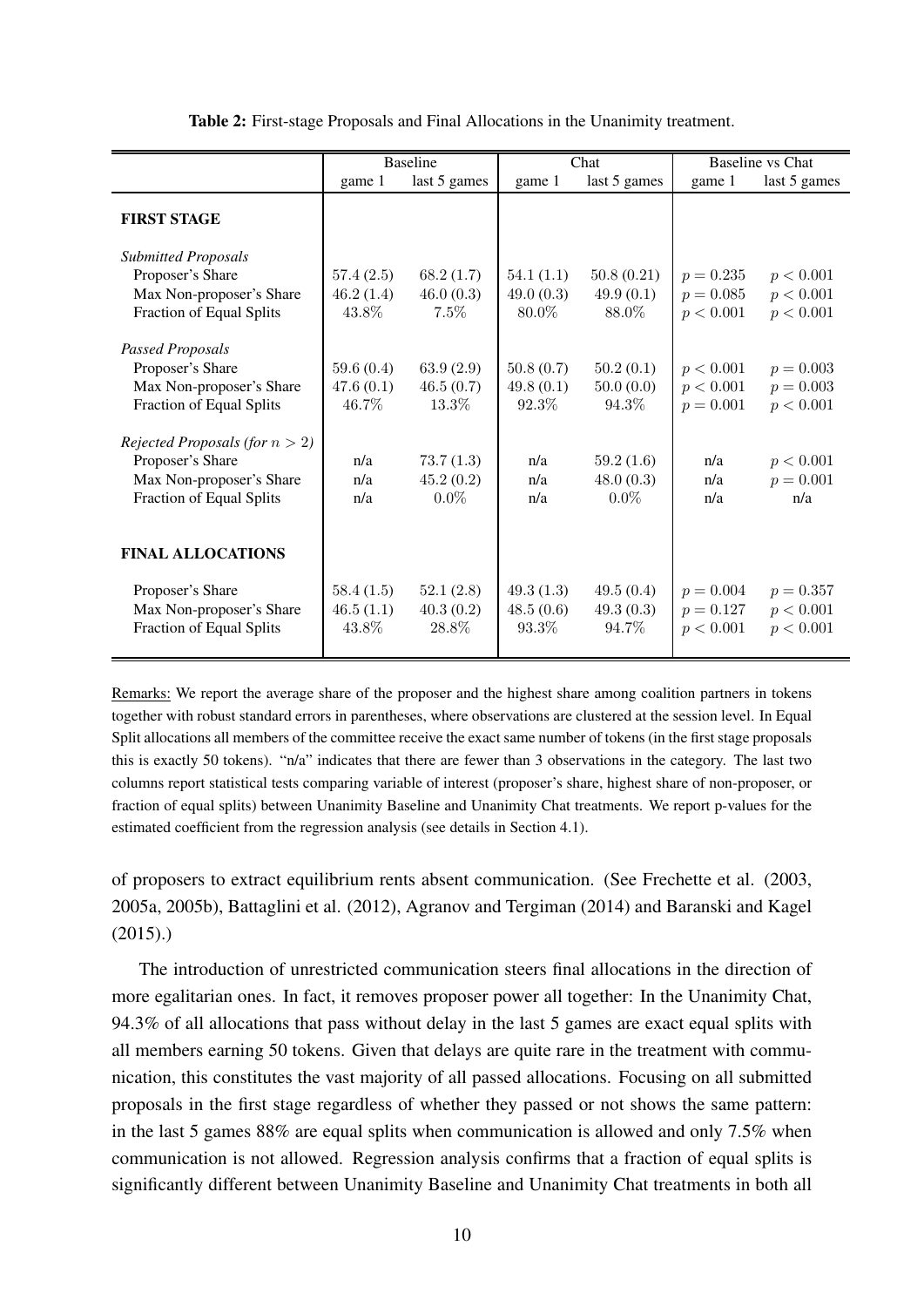first-stage submitted proposals as well as in the all first-stage passed proposals irrespective of whether one focuses on the first game or the last 5 games in each experimental session. The exact p-values are reported in the last column of Table 2.

Rejected first-stage proposals, on the contrary, feature higher shares for proposers and are never equal splits, regardless of whether communication is allowed or not. Regression analysis confirms that proposers' shares are significantly lower in passed than in rejected first-stage proposals in the last 5 games of both Unanimity Baseline treatment and Unanimity Chat treatment with  $p = 0.039$  and  $p = 0.033$ , respectively. The same pattern holds true even in the very first game of each experimental session:  $p < 0.001$  in the Unanimity Baseline and  $p = 0.045$  in the Unanimity Chat.

Voting patterns of non-proposers shed light on why some proposals are rejected and others are not. Regression analysis in which we regress the vote of a non-proposer on the proposer's share and a constant, while clustering observations by session, reveals that non-proposers are more likely to support proposed distribution of resources when the proposer appropriates a lower share for himself: in both treatments, in the last 5 bargaining games, the estimated coefficient is negative and highly significant ( $\beta = -0.095$  with  $p = 0.006$  in the Unanimity Baseline treatment and  $\beta = -0.769$  with  $p < 0.001$  in the Unanimity Chat treatment). Similarly, if we regress non-proposers' votes on their own shares and a constant, while clustering observations by session, we find that non-proposers are more likely to support the proposals that give them higher shares in the Unanimity Baseline treatment ( $\beta = 0.300$  with  $p = 0.002$  in the last 5 bargaining games), while this effect is not observed in the Unanimity Chat treatment, given that the vast majority of proposed allocations are exact equal splits. Our results on voting patterns of non-proposers are consistent with the ones reported in the previous literature. (See Frechette et al. (2003, 2005a)).

Patterns observed in first-stage proposals translate directly into final allocations. The main observation is that the introduction of communication essentially eliminates proposer power altogether. This pattern is clearly seen in the comparison of the fraction of equal splits between Unanimity Baseline and Unanimity Chat treatments: while fewer than 30% of all final allocations in the Unanimity Baseline treatment are equal splits in the last 5 games, more than 90% of all final allocations in the last 5 games of Unanimity Chat treatment are the exact equal splits with no proposer power. As we saw above, while in the Unanimity Baseline treatment proposers earn significantly higher shares than any other coalition partner, proposers' advantage is completely absent in the Unanimity Chat treatment ( $p > 10\%$  in the last 5 games). The seemingly close average shares of proposers in the Unanimity Baseline and Chat treatments in the last 5 games are the combination of two different effects. The low average share of the proposer in the Unanimity Baseline treatment is due to the high fraction of delays and the high discount factor (since the pie shrinks by 20% following each rejected proposal). The vast majority of proposals that pass, however, feature proposer power as proposers appropriate a higher share of resources than coalition partners. On the contrary, the low average share of the proposer in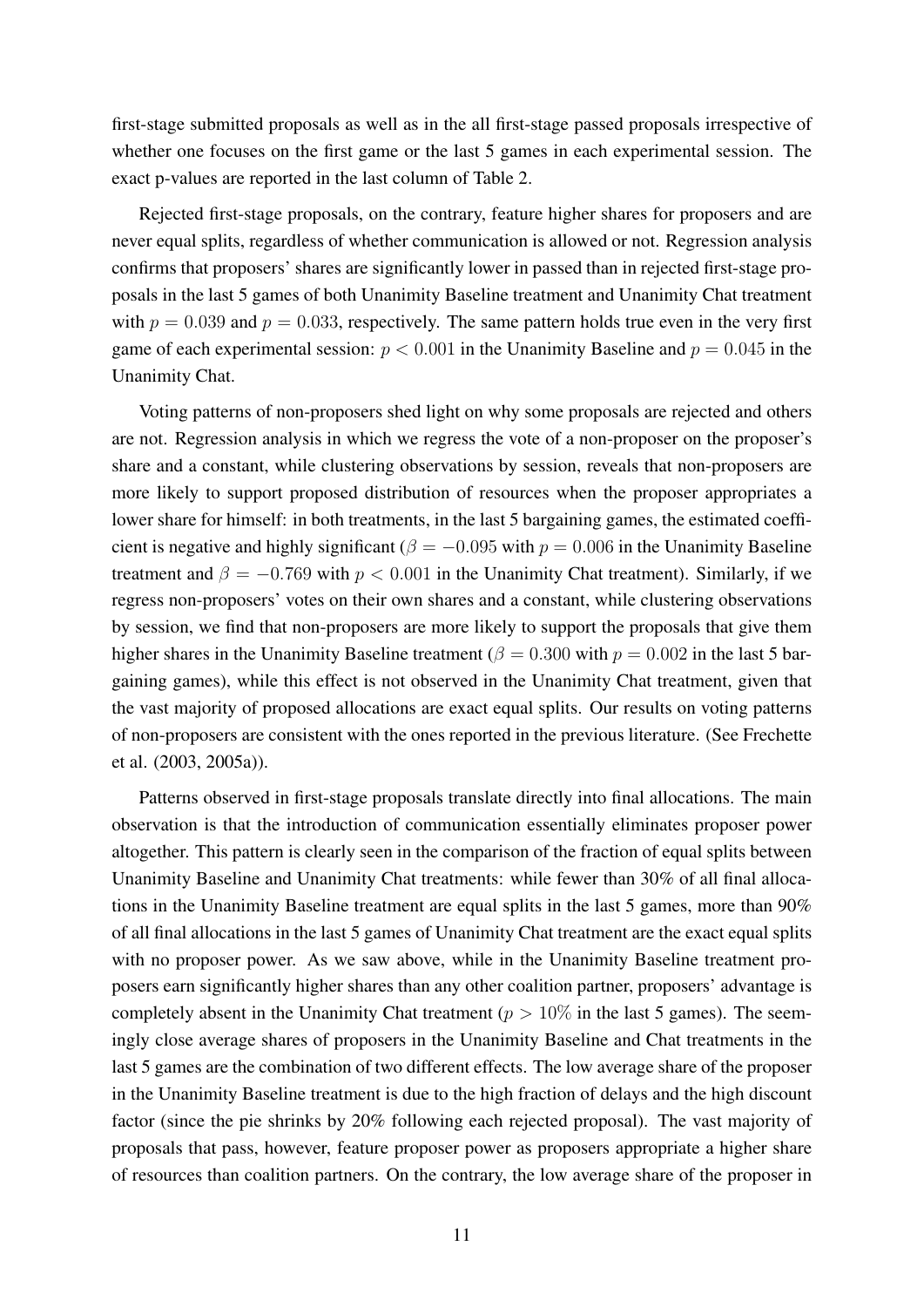the Unanimity Chat treatment is due to the fact that the vast majority of all proposals are exact equal splits with no proposer power and that these pass.

## 4.2 How are bargaining outcomes reached? The effect of communication on bargaining behavior

In this section we are interested in understanding the mechanism responsible for reaching bargaining outcomes summarized in the previous section. Why does the availability of communication increase efficiency and eliminate proposers' power in the Unanimity Chat compared to the Unanimity Baseline treatment?

To answer these questions, we analyze conversations between subjects that occurred before proposers submitted their proposals for a vote. The content of these conversations provides the insights into the dynamics that drive bargaining outcomes. We show that the content of conversations affects proposals submitted by the selected proposer, and, consequently, final allocations.

#### 4.2.1 Content Analysis of Conversations

Communication protocols were analyzed by two students at UBC who were not privy to the goals of the current study. The students were given the complete transcripts of conversations along with pre-specified categories and were asked to determine which chat message fell into each category. (See Appendix B for the list of variables that the coders used.)

Table 8 documents the breakdown of all conversations that transpired in the first stage of the first and the last 5 games of the Unanimity Chat treatment. In this analysis, we treat the whole conversation that a group engaged in before a proposal was submitted as the unit of observation. All recorded conversations were classified by the coders into those that contain "relevant" messages and those comprised of all messages that are "irrelevant". Relevancy was broadly defined so that messages that were in any way related to the game were counted as relevant. Examples of commonly observed relevant messages include those that pertain to the structure of the game, proposals, consequences of rejecting a proposal, and players' strategies. Messages that did not contain any of the discussions pertaining to the game being played were coded as irrelevant. In addition, Table 8 documents how frequently communication did not take place before proposers submitted their allocation for voting.<sup>10</sup> We determined that a conversation was relevant if both coders agreed that it contained at least one relevant message. <sup>11</sup>

 $10$ The full transcripts of the chats and their classification are available from the authors upon request.

<sup>&</sup>lt;sup>11</sup>The level of inter-rater agreement is extremely high at 94.67%. While Cohen's kappa is particularly relevant in situations when there is no "objective" truth (for example, different individuals rating movies), we report it as well even though we believe that in these conversations there is an objective way to interpret them and that when there is disagreement, often it is clear which coder is mistaken. The value of Kappa is also very high at 0.825. There is also a very high degree of agreement at the individual subject level: 91.78% with a Kappa of 0.836.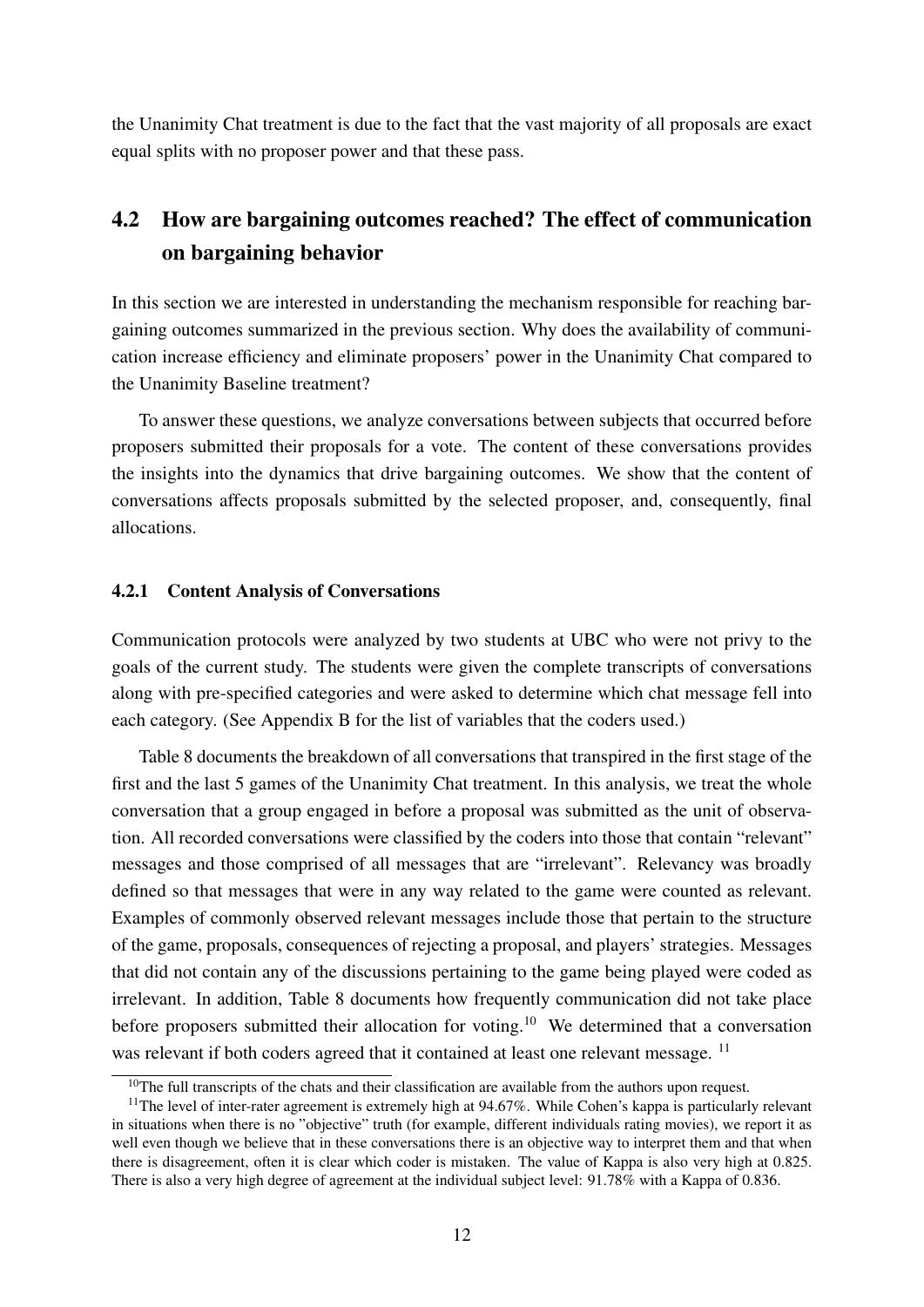|                             | <b>Unanimity Chat</b>                         |                        |         |            |            |            |
|-----------------------------|-----------------------------------------------|------------------------|---------|------------|------------|------------|
|                             |                                               | last 5 games<br>game 1 |         |            |            |            |
|                             | irrelevant<br>no chat<br>relevant<br>relevant |                        |         |            | irrelevant | no chat    |
| Frequency of conversations  | 86%                                           | 7%                     | 7%      | 79%        | 5%         | 16%        |
|                             | $(n = 13)$                                    | $(n = 1)$              | $(n=1)$ | $(n = 59)$ | $(n = 4)$  | $(n = 12)$ |
| Length of Chat (in seconds) | 64.7                                          | 38.5                   | n/a     | 58.2       | 20.5       | n/a        |

Table 3: Descriptive Statistics of Group-level Conversations in the First Bargaining Stage of Unanimity Chat treatment.

Notes: The first row reports the frequency of relevant, irrelevant and no chat in the first bargaining stage using one observation per group per match (the number of observations is listed underneath the fraction). Relevant conversations are defined as conversations that contain any mention of the game being played. We use a conservative measure of relevance and label a conversation as relevant only if both coders marked it as relevant. The third row reports the length of the chat in seconds.

We first note that subjects used the messaging system very often. Indeed, in the last 5 games, in 84% (63 out of 75) of cases groups engaged in a conversation before the proposer submitted allocation for voting. Moreover, a vast majority of those conversations, 94% (59 out of 63), included discussions about the game being played.

Irrelevant conversations were quite rare and happened only in 4 groups in the last 5 games.<sup>12</sup> There were also 16% (12 out of 75) cases in which proposers submitted their allocation before any conversation took place. The proposals that were submitted absent any communication are quite similar to those submitted after relevant conversations: the vast majority of them (more than 80%) featured equal splits with each member receiving the exact same share of 50 tokens. Furthermore, more than 90% of the proposals submitted without any preceding chat passed right away just like proposals that were submitted after discussions of the game. Given the small number of conversations that contained only irrelevant messages or no messages at all, in the analysis that follows, we will focus on conversations that contained discussion coded as relevant.

Focusing on the conversations that contained relevant messages, we further classify messages according to their content. The vast majority of recorded messages fall into one of two categories: messages that relate to fairness of allocation, and messages that relate to self interest of a specific member. Most of the messages that were classified as "fairness" messages are similar to: "Equal is nice," "Let's just do 50 each," and "Just play fair." On the contrary, most of the messages that were classified as "self-interest" messages are similar to: "Give me [amount here] for an automatic yes," and "I'll vote yes for [amount here]." The frequencies of fairness and self-interest messages are very different: 80% of conversations in the last 5 games contain messages that lobby for fairness, while only 21% of conversations contain messages that lobby for self-interest. <sup>13</sup> Regression analysis confirms that the conversations in the Unanimity

 $12$ Similar patterns are observed in the very first game: all but two groups discuss relevant to the game things, one group talks about irrelevant things, and one group proceeds to the bargaining stage without any discussions.

<sup>&</sup>lt;sup>13</sup>There is also a very high degree of agreement at the individual subject level. We observe high agreement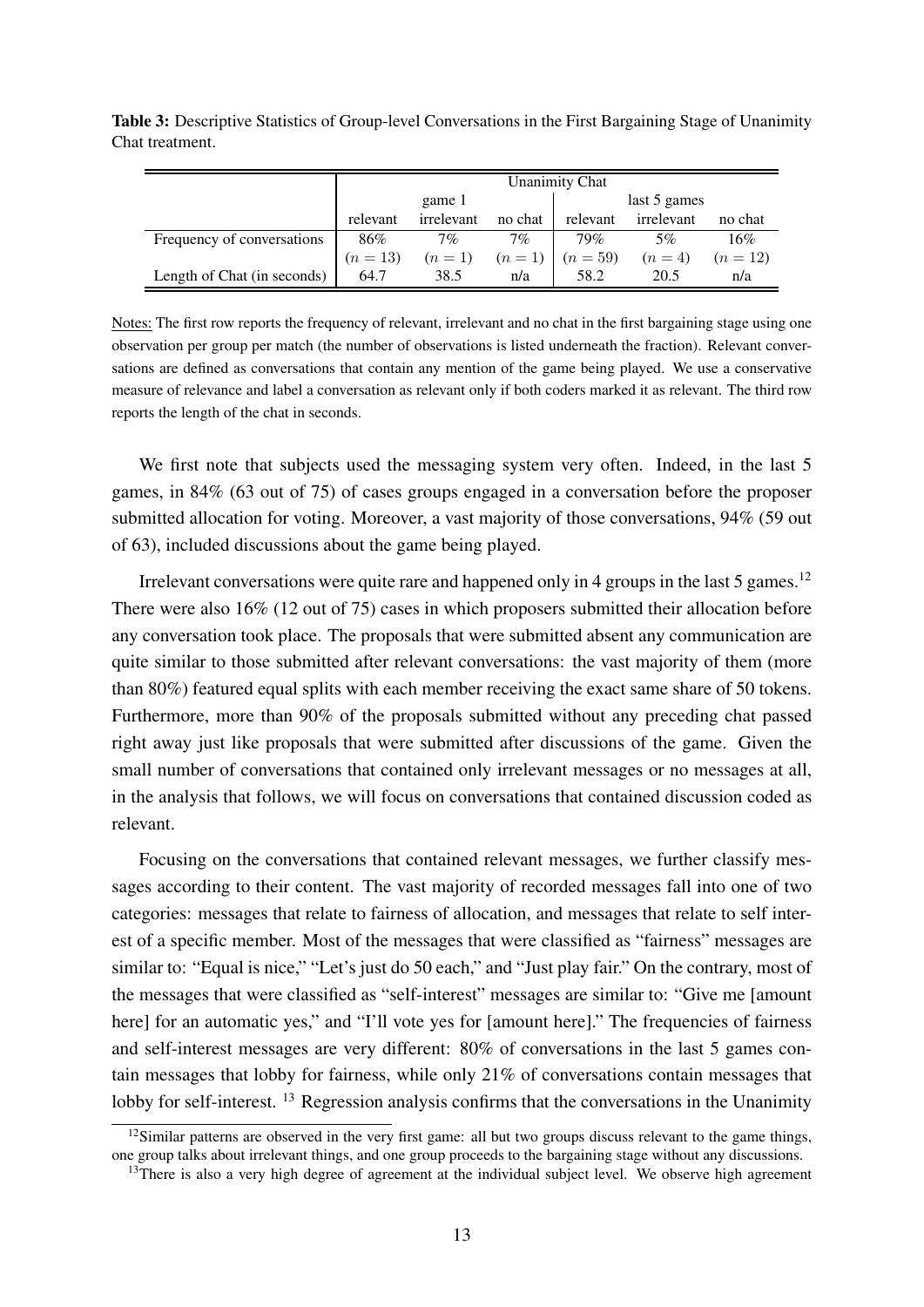Chat treatment contain a significantly higher fraction of fairness messages than self-interest messages ( $p < 0.001$ ).

To dig deeper into the content analysis, we zoom into the individual messages sent by our experimental subjects and further classify each message into those delivered to the entire group (Public messages) and those sent privately to a specific member of the group (Private messages). Table 4 summarizes the frequency of public and private messages as well as their content, treating messages from proposers and non-proposers separately. The content is broken down only for the subsample of subjects whose messages were classified as "relevant."

We start by noting that, in both voting treatments, non-proposers are more likely to use messaging system than proposers: in the last 5 games, 81.3% of subjects at one point or another used the chat to discuss the game when they were non-proposers, while only 46.3% of subjects sent relevant messages when they were proposers in the Unanimity Chat treatments.<sup>14</sup>

Table 4 reveals interesting patterns characterizing the deliberation process in committees. First of all, almost all messages (whether sent by proposers or by non-proposers) are public and not private. Indeed, the fraction of subjects who sent a public message at least once during the last 5 games is significantly larger than the fraction of subjects who sent a private message at least once in the last 5 games ( $p < 0.001$  for both groups). Similarly, over 90% of subjects exclusively used a public communication channel in the last 5 games, while just two nonproposers and one proposer exclusively used the private communication channel in the last 5 games.<sup>15</sup>

The second important feature of the deliberation process is the observation that group members public channels to lobby for fairness: non-proposers do so in over 70% of all cases in which they send public message, while proposers do so in more than half of the cases. Talking about self-interest in public messages is not common for non-proposers, though just under a third of proposers who use the chat feature do so.

#### 4.2.2 How Conversations affect Bargaining Actions

How do group members respond to the deliberation process that occurs prior to allocation submission? In this section we show that despite conversations being a cheap talk, they have a strong effect on the submitted proposals, and, as a result, on the final bargaining outcomes.

between coders regarding classification of messages into those related to fairness and those related to self-interest: 92.27% and 90.93%, respectively. The corresponding Kappa statistics are very high at 0.831 and fair at 0.438. A large fraction of the disagreements come from how each coder interpreted a message of just a single thing ("50") that was sent to everyone. One coder classified this message as fairness message, while another classified it as self-interest message.

<sup>&</sup>lt;sup>14</sup>Statistical tests show that in a conversation, the likelihood of proposers to engage in relevant conversation is significantly smaller than that of non-proposers during deliberation stage ( $p < 0.001$ ).

<sup>&</sup>lt;sup>15</sup>Regression analysis confirms that the fraction of subjects who exclusively used public messages in the last 5 games is significantly higher than the fraction of subjects who exclusively used private messages with  $p < 0.001$ for both non-proposers and proposers.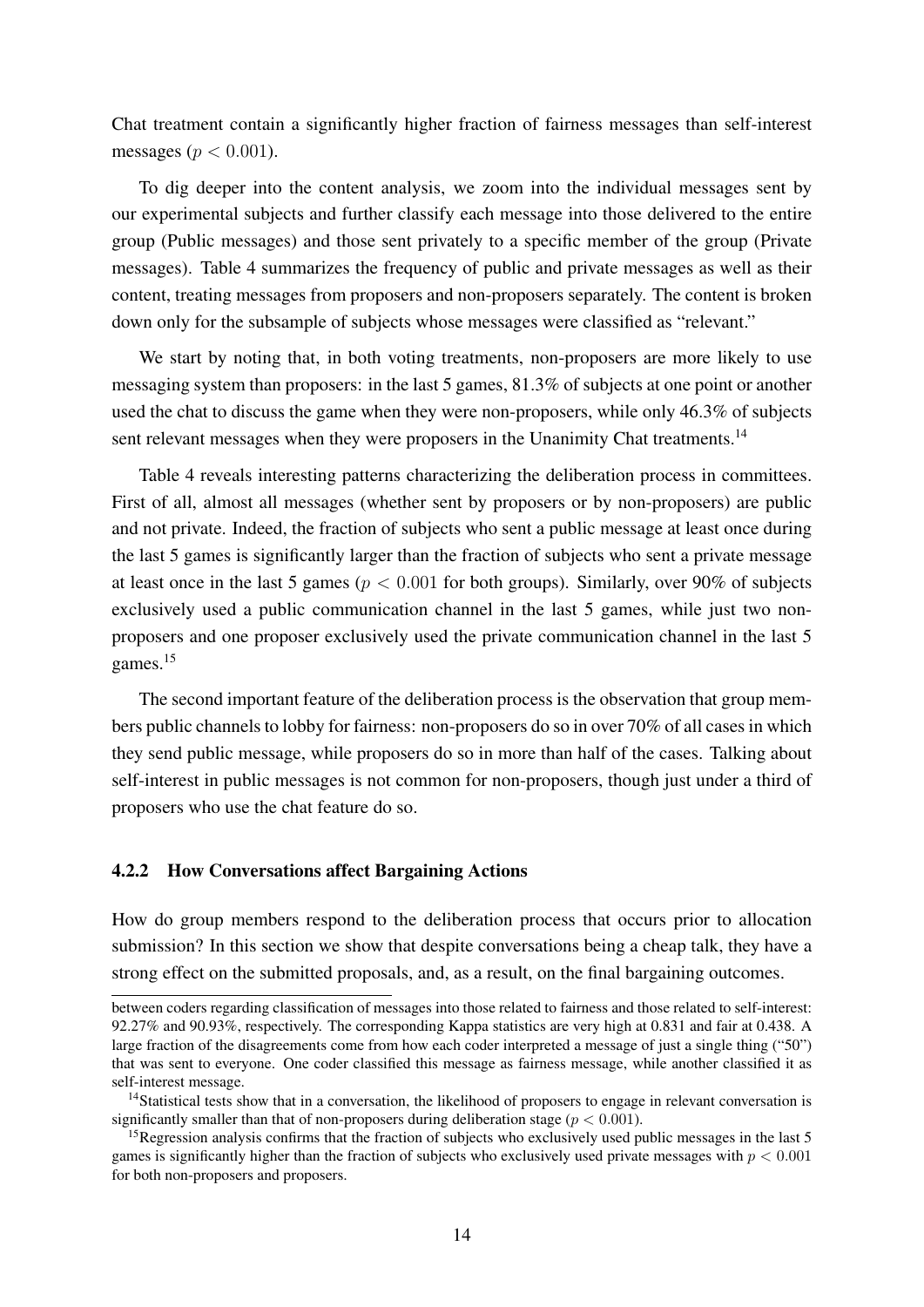|                                            | <b>Unanimity Chat</b> |               |                  |                      |  |  |
|--------------------------------------------|-----------------------|---------------|------------------|----------------------|--|--|
|                                            |                       | game 1        | last 5 games     |                      |  |  |
|                                            | Non-Proposers         | Proposers     | Non-Proposers    | Proposers            |  |  |
| Total subjects                             | 60                    | 15            | 75               | 54                   |  |  |
| Nb $(\%)$ subjects who send relevant chats | 34<br>$(56.7\%)$      | 6<br>$(40\%)$ | 61<br>$(81.3\%)$ | 25<br>$(46.3\%)$     |  |  |
| <b>Public Messages</b>                     |                       |               |                  |                      |  |  |
| % who send public messages at least once   | $100\%$               | $100\%$       | $96.7\%$         | 96%                  |  |  |
| % who lobby for fairness                   | 82.4%                 | 66.7%         | 74.6%            | 58.3%                |  |  |
| % who lobby for themselves                 | 5.9%                  | $0\%$         | 8.5%             | 29.2%                |  |  |
| % who exclusively send public messages     | $100\%$               | $100\%$       | $90.2\%$         | 96%                  |  |  |
| Private Messages <sup>a</sup>              |                       |               |                  |                      |  |  |
| % who send private messages at least once  | $0\%$                 | $0\%$         | $9.8\%$          | $4.0\%$ <sup>*</sup> |  |  |
| % who exclusively send private messages    | $0\%$                 | $0\%$         | $4.0\%$          | $4.2\%$ $*$          |  |  |

#### Table 4: Frequency and content of individual messages in Unanimity Chat treatment

<sup>a</sup>We have few observations here, 6 at most, so we do not present the fraction of subjects who lobby for fairness or themselves

Notes: The content analysis pertains to those subjects who have sent at least one relevant message in the first stage of the first game or the last 5 games. Note that some categories have very few observations in them. In particular, ∗ indicates the case in which we have one observation in a category (one subject).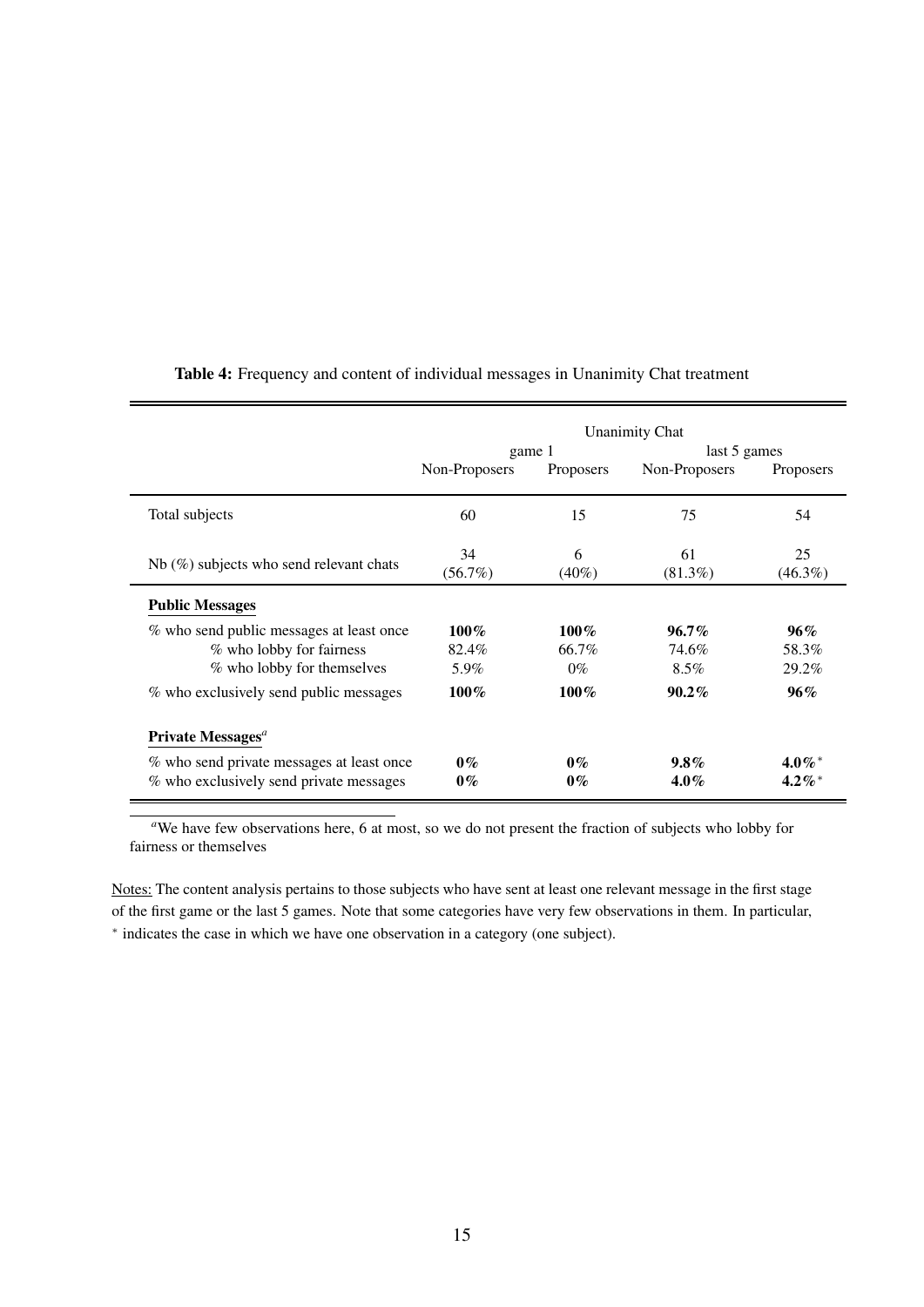|                              | Dependent variable   |                       |  |  |  |
|------------------------------|----------------------|-----------------------|--|--|--|
|                              | Equal split proposal | Share of the proposer |  |  |  |
| Group conversation contains  |                      |                       |  |  |  |
| messages about fairness      | 0.95(0.63)           | $-1.54**$ (0.28)      |  |  |  |
| messages about self-interest | $-1.60***$ (0.19)    | $3.62*(1.08)$         |  |  |  |
| Constant                     | $0.99***(0.16)$      | $51.28***(0.29)$      |  |  |  |
|                              |                      |                       |  |  |  |
| # of observations            | 75                   | 75                    |  |  |  |
| $#$ of clusters              |                      |                       |  |  |  |
| (pseudo) R-squared           | 0.170                | 0.170                 |  |  |  |

Table 5: Regressions of first-stage proposals in the last 5 games of Unanimity Chat treatment.

Notes: The first column reports PROBIT regression in which the dependent variable is the dichotomous variable that takes value 1 if the proposer submitted an equal split proposal in which all group members get the same share of 50 tokens. The second column reports linear regression in which the dependent variable is the share of the proposer. In both regressions, standard errors are clustered at the session level. \*\*\*, \*\*, and \* indicate significance at 1, 5, and 10% level, respectively.

Since essentially all proposed allocations in the Unanimity Chat treatment are accepted right away (see discussion in Section 4.1.2), we will focus on the effect of communication on the first-stage proposals submitted by the proposers.<sup>16</sup> Table 5 reports two regressions both analyzing features of the first-stage proposals submitted by the proposers in the last 5 bargaining games. The first regression looks at the determinants of submitting an equal split proposal, while the second regression looks at the share appropriated by the proposer.

In the first regression, only conversations pertaining to selfish motives significantly impact the probability of submitting an equal split proposal. Messages regarding fairness have no such impact, which perhaps is an indication that equal split proposals have no need to be explicitly talked about since by the end of the game they are the most commonly observed allocation which always pass. Turning to proposer shares we see that both types of conversations have an impact on proposer behavior as it pertains to her share. As is the case in the first regression, conversations about self-interest significantly impact behavior. In particular, they lead to lower proposer shares. Interestingly, in this case, conversations about fairness also impact proposers and lead to lower proposer shares. However, given the results of the first regression, we see that while conversations about fairness lead to lower proposer shares, they do not translate into equal shares for all members. As the regression results suggest, proposers take the deliberation process seriously. As a result, inefficient and costly delays in bargaining are practically eliminated; negotiations serve as a coordination device to select a specific allocation of resources (out of many possible) which will pass right away.

 $16$ In the last 5 bargaining games of the Unanimity Chat treatment, 93% of all first-stage submitted proposals are passed right away. Therefore, there is not enough data to analyze voting patterns of non-proposers.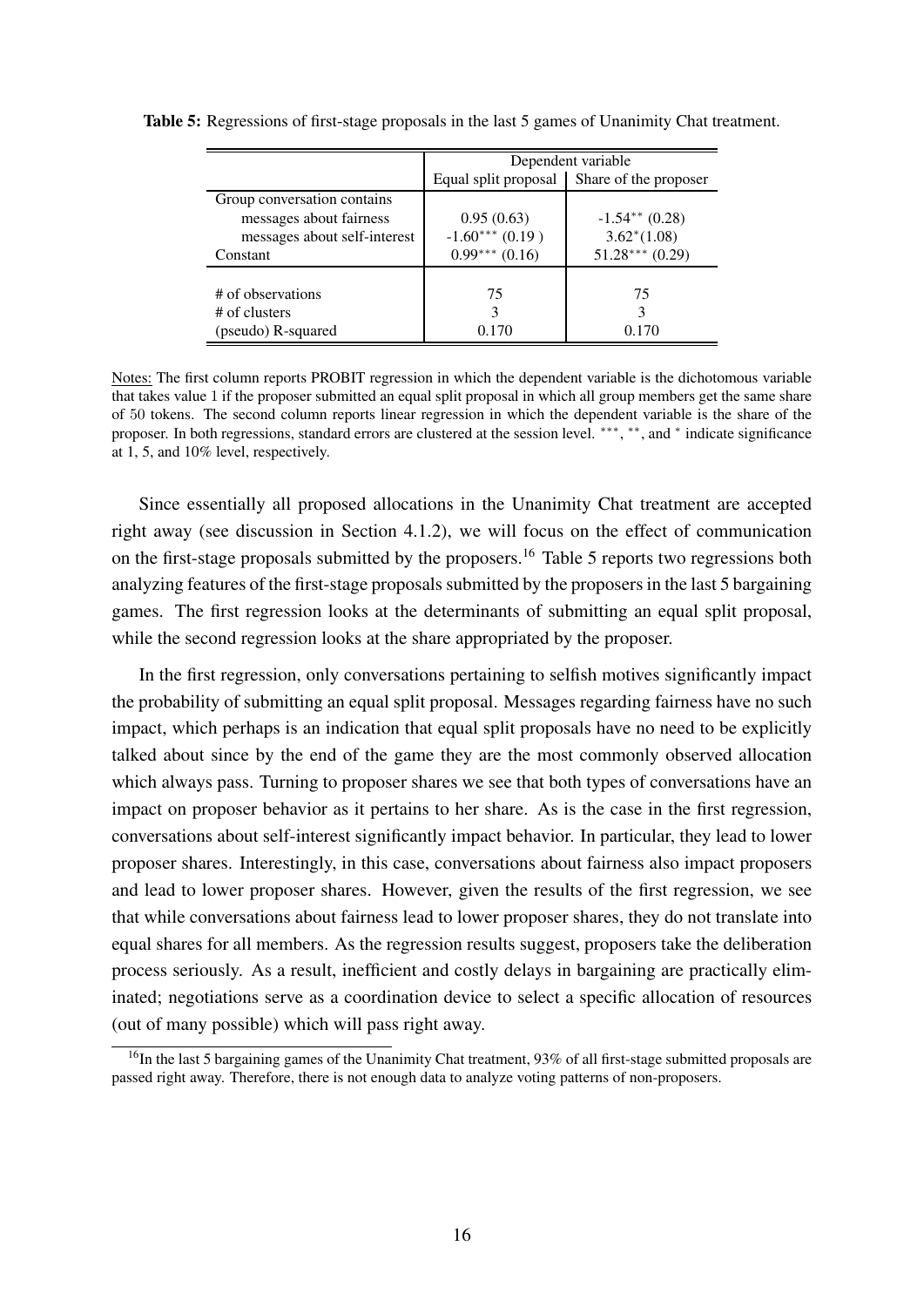# 5 Conclusion

Communication is an integral part of bargaining processes. In this paper, we have studied the effects of cheap-talk deliberation that occurs in unanimity settings, in which support of all committee members is required to pass the proposal. Absent such communication, committees that use unanimity voting rules suffer from inefficient delays, as proposals often fail to obtain unanimous support even after subjects gain experience with the game. Those proposals that do pass without delay, however, feature some proposer power, as proposers appropriate a higher share of resources than the non-proposers. The introduction of communication has important effects on bargaining outcomes. First, communication restores efficiency, as 99% of all proposed allocations pass without delay. Second, subjects mainly use a public communication channel in which they lobby for equal and fair allocation of resources. This has a strong effect on proposed allocations, as proposers give in to this pressure and divide resources equally among all committee members. As a result, communication essentially eliminates proposer power as over 90% of all passed proposals feature the exact equal split of the available budget.

Our current results combined with previously obtained results in the majority settings (Agranov and Tergiman (2014), Baranski and Kagel (2015)) suggest that even within the class of divide-a-dollar bargaining games, communication can have very different effects on bargaining outcomes depending on the voting rule in place. In multilateral bargaining games that use a majority voting rule to reach agreements, communication has been shown to promote higher proposer power and fewer egalitarian allocations. On the contrary, in settings that use the unanimity voting rule and require unanimous support from all committee members to pass proposals, communication increases efficiency, leads to more egalitarian allocations and eliminates proposer power all together. In other words, communication can enhance competition in environments where it is salient, but can also enhance social norms and reduce proposer power in the absence of competition.

### References

- [1] Agranov M. and C. Tergiman, 2014. "Communication in Multilateral Bargaining," *Journal of Public Economics* 118: 75-85.
- [2] Agranov M., Cotton, C. and C. Tergiman, 2017. "Persistence of Power: Repeated Multilateral Bargaining," working paper.
- [3] Andreoni J. and J. M. Rao, 2011. "The power of asking: how communication affects selfishness, empathy, and altruism," *Journal of Public Economics* 95: 513-520.
- [4] Baranski A. and J. Kagel, 2015. "Communication in Legislative Bargaining," *Journal of the Economic Science Association* 1: 59-71.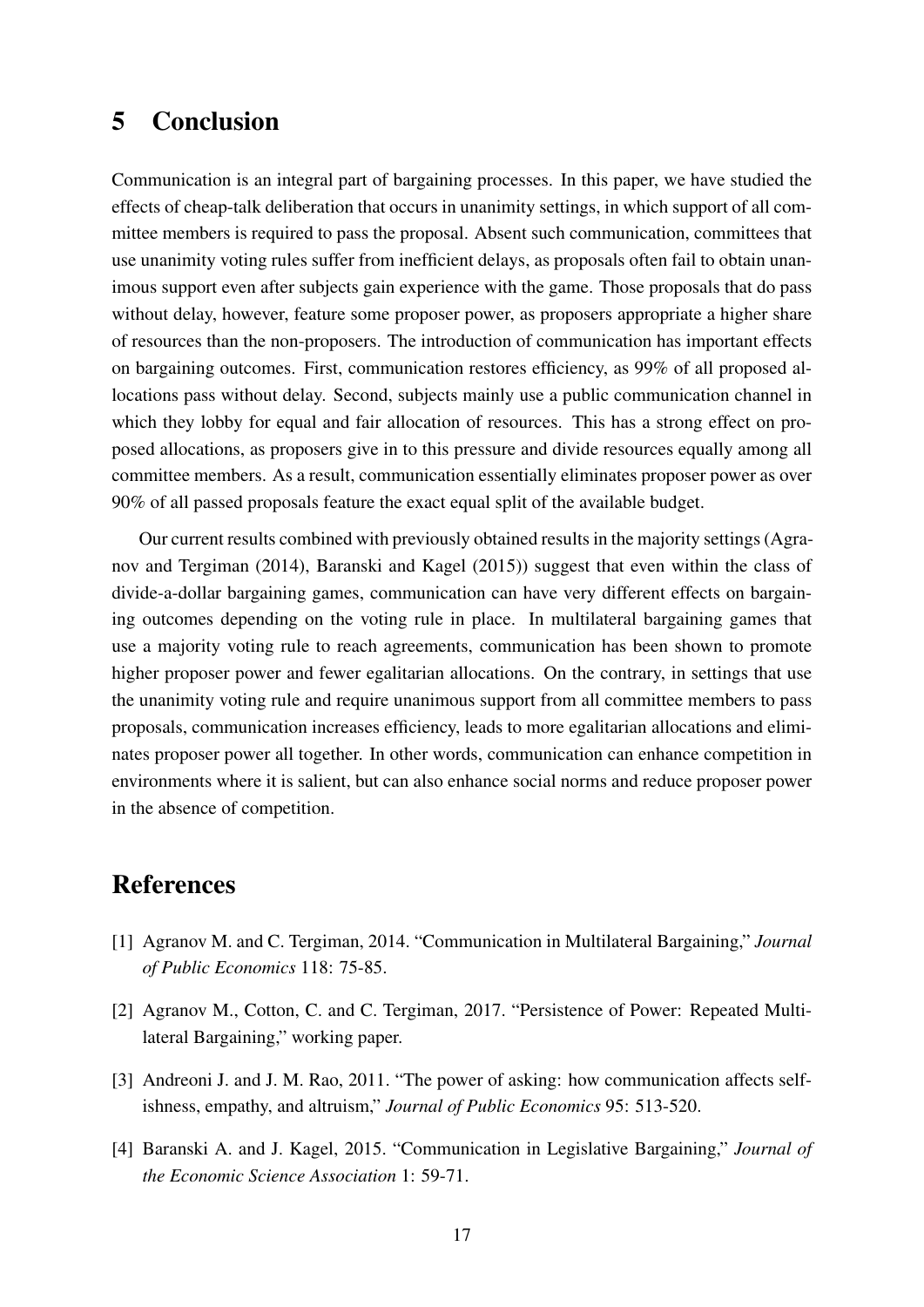- [5] Baron D.P. and J.A. Ferejohn, 1989. "Bargaining in legislatures", *American Political Science Review* 83(4): 1181-1206.
- [6] Baron, D.P., Bowen, R. and S. Nunnari, 2017. "Dynamic Coalitions and Communication: Public versus Private Negotiations," *Journal of Public Economics*, forthcoming.
- [7] Battaglini M., Nunnari, S. and T.R. Palfrey, 2012. "Legislative Bargaining and the Dynamics of Public Investment," *American Political Science Review* 106(2): 407-429.
- [8] Buchanan J.M. and G. Tullock, 1962. "The calculus of consent: logical foundations of constitutional democracy." Ann Arbor: University of Michigan Press.
- [9] Diermeier D. and R. Morton, 2004. "Proportionality versus Perfectness: Experiments in Majoritarian Bargaining," in *Social Choice and Strategic Behavior: Essays in the Honor of Jeffrey S. Banks*, ed. by David Austen-Smith and John Duggan. Berlin: Springer.
- [10] Frechette G.R., Kagel, J. H. and S. F. Lehrer, 2003. "Bargaining in legislatures: An experimental investigation of open versus closed amendment rules," *American Political Science Review* 97(2): 221-232.
- [11] Frechette G.R., Kagel, J. H. and M. Morelli, 2005a. "Behavioral identification in coalitional bargaining: An experimental analysis of demand bargaining and alternating offers," *Econometrica* 73(6): 1893-1938.
- [12] Frechette G.R., Kagel, J. H. and M. Morelli, 2005b. "Nominal bargaining power, selection protocol and discounting in legislative bargaining," *Journal of Public Economics* 89(8): 1497-1517.
- [13] Greiner, B., Caravella, M. and A. E. Roth, 2014. "Is avatar-to-avatar communication as effective as face-to-face communication? An Ultimatum Game experiment in First and Second Life," *Journal of Economic Behavior and Organization* 108: 374-382.
- [14] Kagel J. H., Sung H. and E. Winter, 2010. "Veto power in committees: an experimental study," *Experimental Economics* 13 (2), 167-188.
- [15] McKelvey R., 1991. "An Experimental Test of a Stochastic Game Model of Committee Bargaining", in *Contemporary Laboratory Research in Political Economy*, Ann Arbor: University of Michigan Press.
- [16] Miller L. and C. Vanberg, 2013. "Decision costs in legislative bargaining: an experimental analysis," *Public Choice* 155(3): 373-394.
- [17] Mohlin, E. and M. Johannesson, 2008. "Communication: Content or relationship?" *Journal of Economic Behavior and Organization*, 65(3-4): 409-419.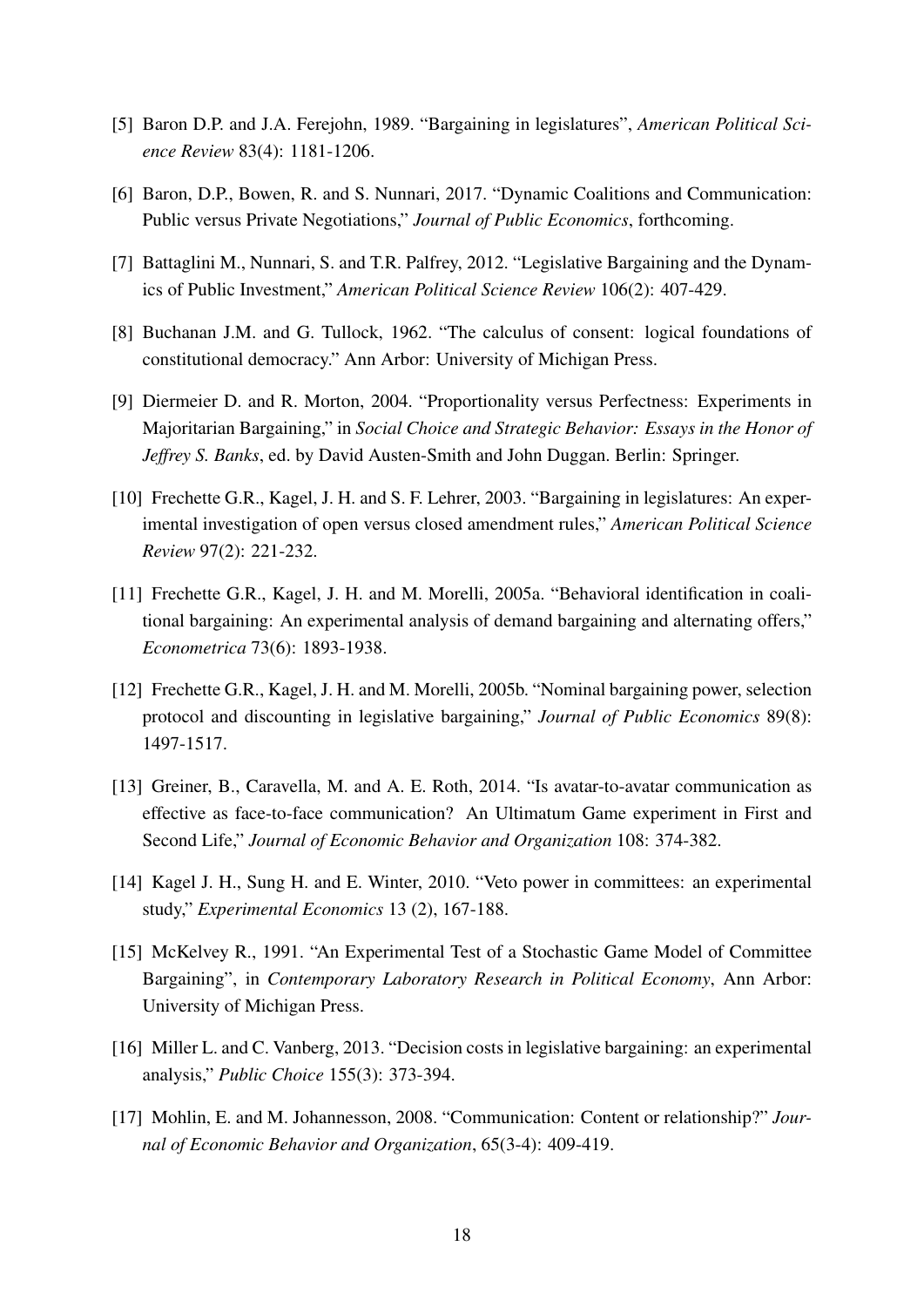- [18] Morton R., 2012. Experimental Political Science: Principles and Practices, co-edited with Bernhard Kittell and Wolfgang Luhan, Palgrave.
- [19] Palfrey T., 2013. "Experiments in Political Economy," in Kagel, J. H. and Roth, A. E. *The Handbook of Experimental Economics*, Vol. II, forthcoming.
- [20] Rankin F., 2003. "Communication in ultimatum games," *Economics Letters* 81: 267-271.
- [21] Roth, A. E., 1995. "Bargaining experiments." in Kagel, J. H. and Roth, A. E. *The Handbook of Experimental Economics* published by Princeton University Press: 253-348.
- [22] Schmidt, C. and R. Zultan, 2005. "The uncontrolled social utility hypothesis revisited," *Economics Bulletin* 3(33): 1-7.
- [23] Xiao, E. and D. Houser, 2009. "Avoiding the sharp tongue: anticipated written messages promote fair economic exchange," *Journal of Economic Psychology* 30(3): 393-404.
- [24] Zultan R., 2012. "Strategic and social pre-play communication in the ultimatum game," *Journal of Economic Psychology* 33(3): 425-434.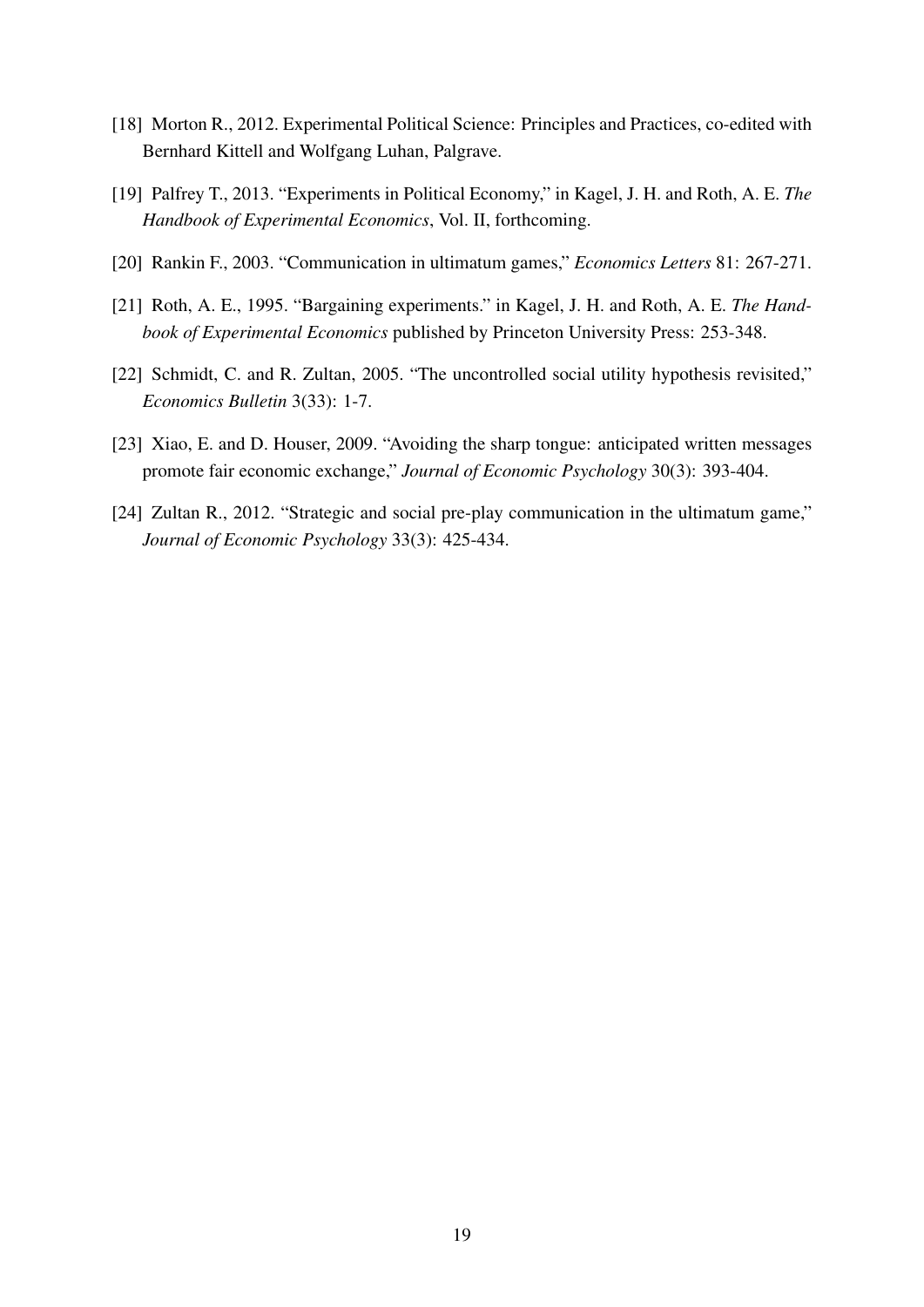# A Instruction for the Unanimity Chat

This is an experiment in the economics of decision making. The instructions are simple, and if you follow them carefully and make good decisions you may earn a CONSIDERABLE AMOUNT OF MONEY which will be PAID TO YOU IN CASH at the end of the experiment. The currency in this experiment is called tokens. All payoffs are denominated in this currency. The total amount of tokens you earn in the experiment will be converted into US dollars using the rate 50 Tokens  $= $1$ . In addition, you will get a \$5 participation fee if you complete the experiment.

In this experiment you will act as voters. You will distribute funds between yourself and others in a series of Periods. In each Period you will be randomly divided into groups of 5 members each. Each group will decide how to split a sum of money. Proposals will be voted up or down (accepted or rejected) by unanimity rule. That is, if 5 out 5 voters approve a proposal, it passes. In any Period you will not know the identity of the subjects you are matched with and your group-members will not know your identity. In each Period you will have to decide how to divide 250 tokens among the 5 voters in your group. One of the 5 voters in your group will be randomly chosen to make a proposal of how to split 250 tokens among the 5 voters (provisional budget proposal). Each voter has the same chance of being selected to make a proposal. Allocations to each member must be between 0 and 250 tokens. All allocations must add up to 250 tokens. After the selected proposer has made his/her allocation, this proposal will be posted on your computer screens with the proposed allocation to you and the other voters clearly indicated. You will then have to decide whether to accept or reject the proposed allocation.

If the proposal passes (gets all 5 votes), the proposed allocation is implemented and we will move on to the next Period. If the proposal is defeated (gets fewer than 5 votes), there will be a call for new proposals and the process will repeat itself. However, the amount of money to be divided will be reduced by 20% of the amount of money in the preceding Round and rounded to the nearest integer. Thus, if the proposal in Round 1 is rejected, the new proposal in Round 2 will involve splitting 200 tokens among the 5 voters. And if this new proposal is rejected in Round 2, then in round 3 you will be splitting 160 tokens. If the proposal in rejected in Round 3, then in Round 4 you will be splitting 128 tokens, etc? This process will repeat itself until a proposed allocation is passed (gets all 5 votes).

To summarize, the steps of the process will work as follows:

- 1. One voter is randomly selected to make a proposal of how to split 250 tokens.
- 2. A vote is held (each member of the group votes to accept or reject the proposal of the selected voter).
- 3. If all 5 voters accept it, then the proposal passes and the Period is over. If the proposal is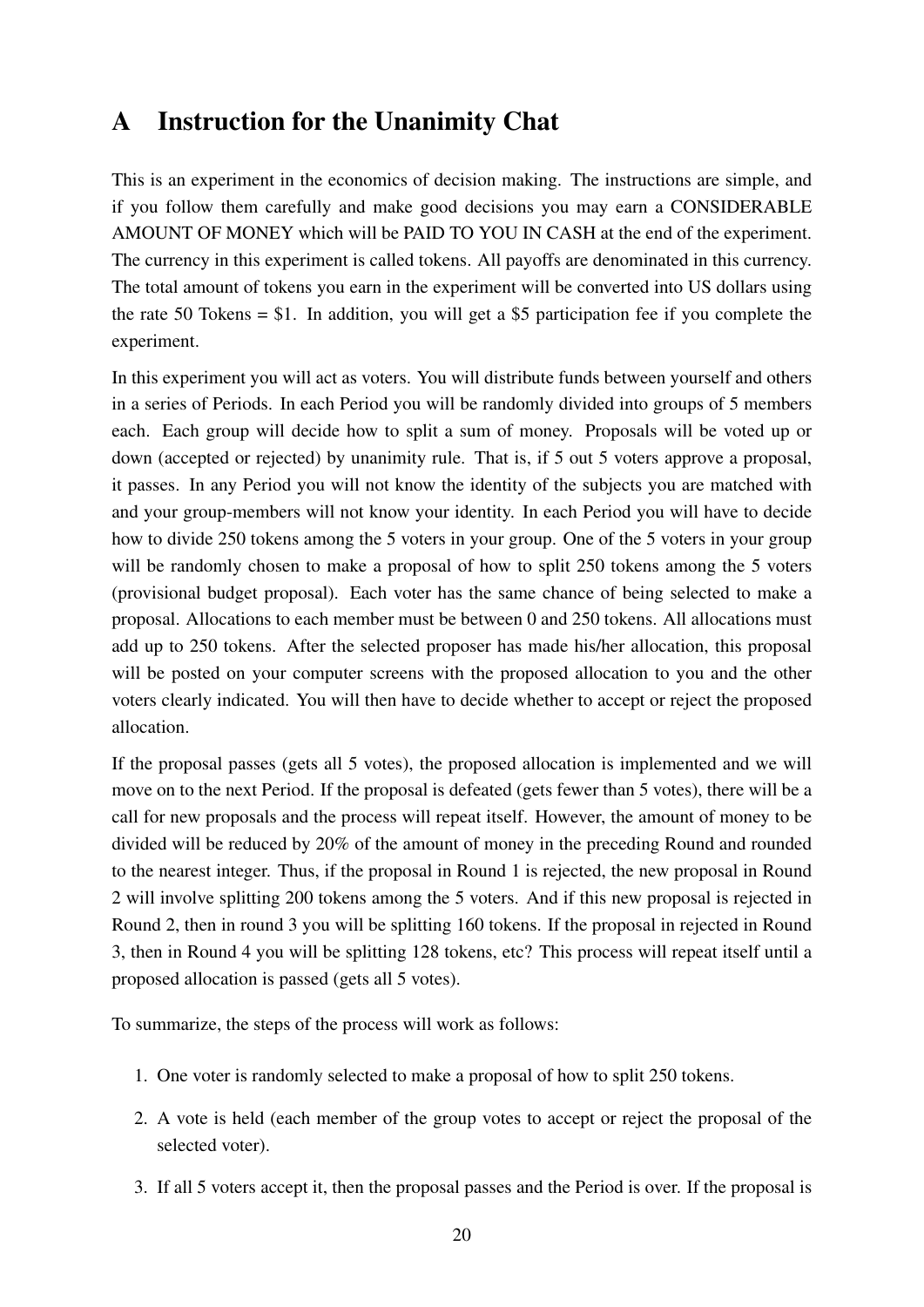rejected, then the money shrinks by 20%, we move on to the next Round of this Period and a new voter is chosen to propose the split (each of the 5 voters in a group has equal chance of being chosen). The process repeats itself until the proposal of the selected voter for that Round passes.

At the start of each Period, you will be randomly re-matched into groups of 5 voters each. Each member of the group is assigned an ID number (from 1 to 5), which is displayed on the top of the screen. Once the Period is over, you will be randomly re-matched to form new groups of 5 voters each and you will be assigned a (potentially) NEW ID. Please make sure you know your ID number when making your decisions. Since ID numbers will be randomly assigned prior to the start of each Period, all voters are likely to have their ID numbers vary between Periods, and, thus, it is impossible to identify subjects using their ID numbers.

In each round, after one voter is selected to propose a split but before he/she submits his/her proposal, members of a group will have the opportunity to communicate with each other using the chat box. The communication is structured as follows. On the top of the screen, each member of the group will be told her ID number. You will also know the ID number of the voter who is currently selected to make a proposal. Below you will see a box, in which you will see all messages sent to either all members of your group or to you personally. You will not see the chat messages that are sent privately to other members. In the box below that one, you can type your own message and send it either to the entire group or to particular members of the group. To select subjects that will receive your message, simply click on the buttons that correspond to the ID numbers of the subjects you wish to send this message to and hit SEND. You can send a message to all members of your group by clicking the SELECT ALL button.

The chat option will be available until the voter selected to make a proposal submits her proposal. At this moment the chat option will be disabled.

Remember that in each Period subjects are randomly matched into groups and ID numbers of the group-members are randomly assigned. Thus, your ID number is likely to vary from Period to Period, and, therefore, it is impossible to identify your group-members using your ID number.

At the conclusion of the experiment we will sum up all the tokens you earned in the experiment and convert this amount into US dollars using the conversion rate 50 tokens = \$1. In addition, you will receive a \$5 participation fee for completing the experiment.

You are not to reveal your (potential) earnings, nor are you to speak or communicate in any other way with any other subject while the experiment is in progress. This is important to the validity of the study and will be not tolerated.

We will now go slowly through one practice Period to familiarize you with the screen. After the practice Period is over, we will start the experiment, in which you will play 15 Periods for cash.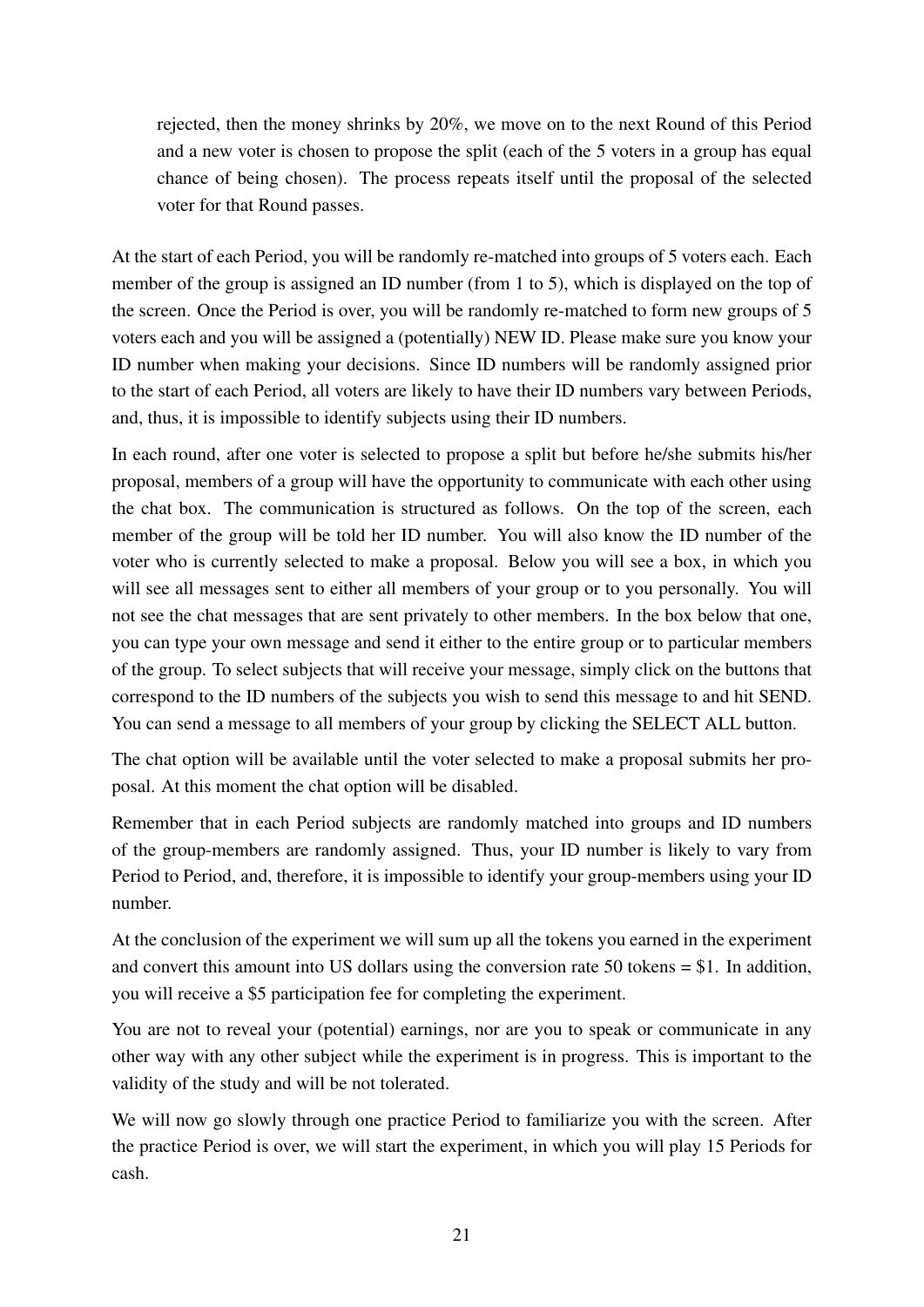Review. Let's summarize the main points:

- 1. The experiment will consist of 15 Periods. There may be several Rounds in each Period.
- 2. Prior to each Period, you will be randomly divided into groups of 5 voters each. Each subject in a group will be assigned an ID number.
- 3. At the start of each Period, one subject in your group will be randomly selected to propose a split of 250 tokens between the five of you. Before he/she submits his/her proposal, members of the group can use the chat box to communicate with each other. You may send public messages that will be delivered to all members of your group as well private messages that will be delivered to members that you specify explicitly.
- 4. Proposals to each voter must be greater than or equal to 0 tokens.
- 5. If all 5 voters accept the proposal, the Period ends.
- 6. If one or more voters reject the proposal then a (potentially) new voter will be randomly selected to make a proposal in the next Round of that Period.
- 7. The amount of money to be divided shrinks by 20% following each rejection of a proposal in a given Period.

Are there any questions?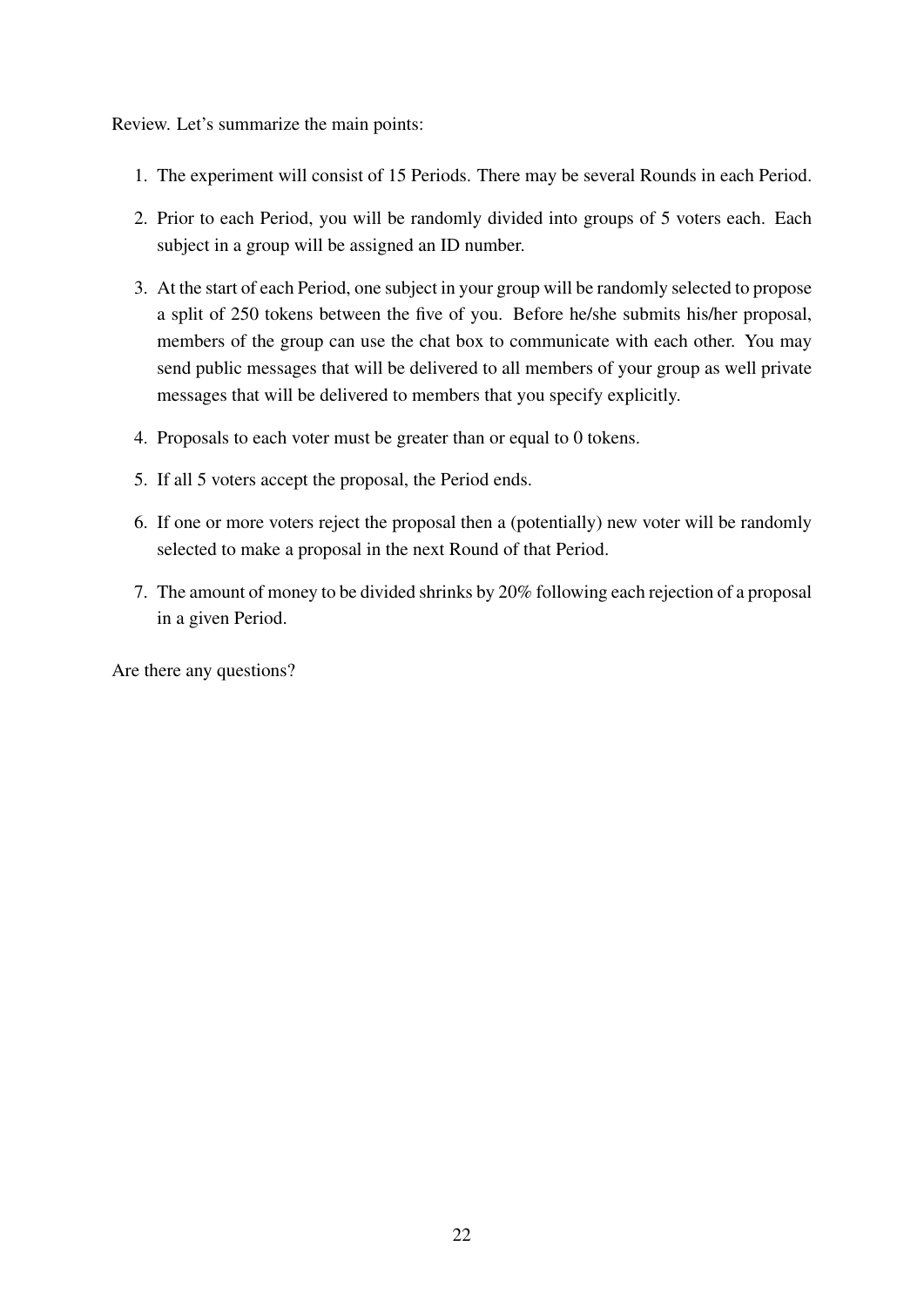# ONLINE APPENDIX

# B Analysis of Chat Protocols

Below we list the various variables, together with a short explanation, that the coders used in interpreting subjects' statements.

- 1. "Ask Amount." This is the explicit amount that a non-proposer is requesting. You can also record here an amount that someone says he will accept in exchange for a vote.
- 2. "Own Vague." Responder just asking for tokens (unspecified amount).
- 3. "Ask Equal." Responder asking for equality.
- 4. "Social Vague." Responder asking proposer to be nice or fair or something like that.
- 5. "Responding." This is equal to 1 if this statement is in response to a question on type of split by the proposer. This is accompanied by a 1 in either AskAmount, OwnVauge, AskEqual or SocialVague.
- 6. "Proposer Direct." Dummy indicating that the proposer is trying to figure out how much someone wants.
- 7. "Proposer Own." Proposer is indicating that he/she will get a higher share than at least some others.
- 8. "Proposer Equal." Proposer is indicating that he/she intends to split equally.
- 9. "Unsure." Dont know where to put a 1 but could fit in one of these categories.
- 10. "Relevant." Anything you cant categorize but thats relevant: discussions about rules, anything that is related to the game.

## C Results over time

In this section, we replicate the main analysis of the data breaking all 15 bargaining games played within each experimental session into three time periods: the first five bargaining games, the second five bargaining games, and the last five bargaining games. The goal of this section is to document learning behavior of subjects as they gain experience with the game over the course of the experiment.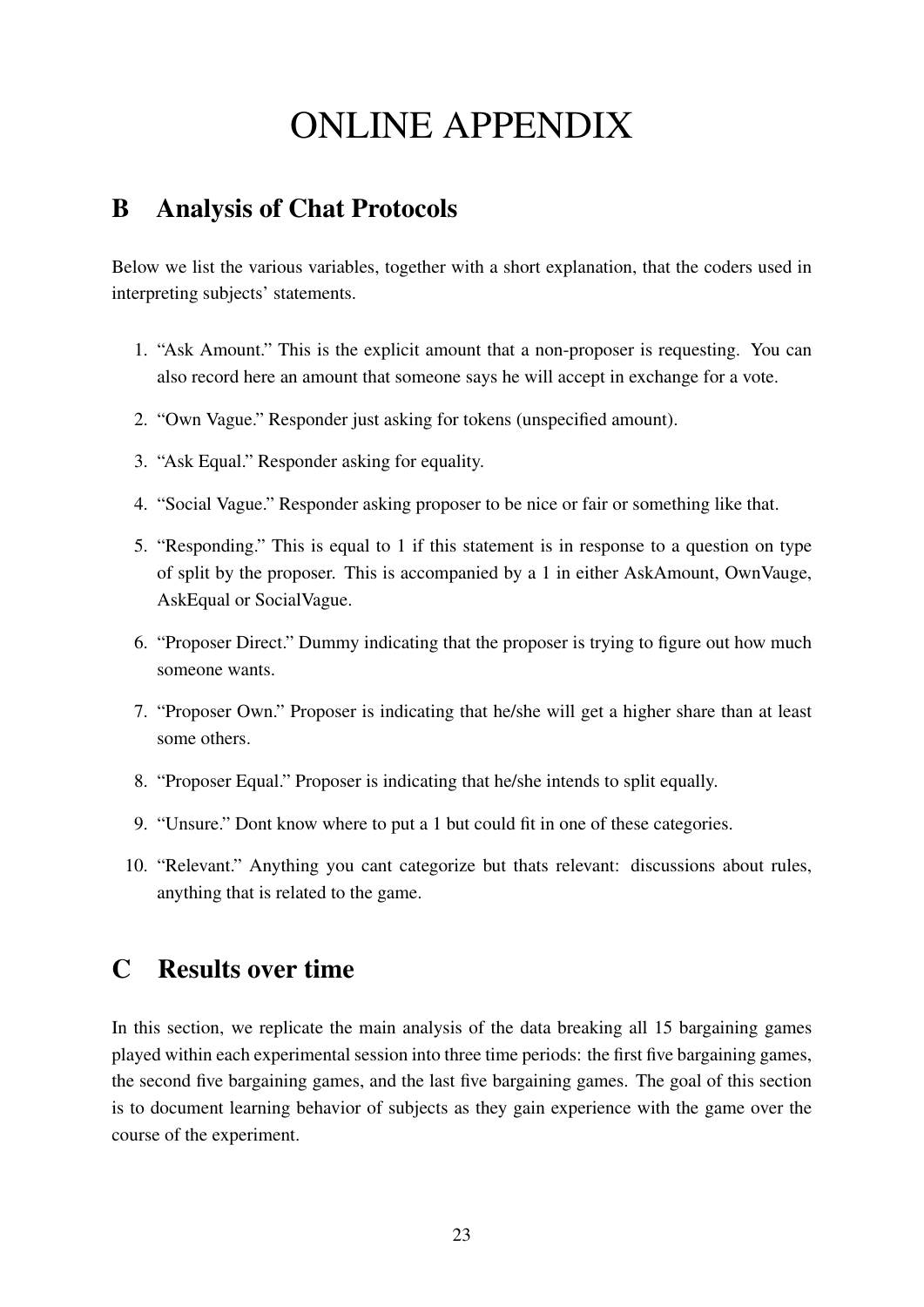Table 6 depicts three measures of efficiency: the probability of observing delays in reaching agreements, the average number of bargaining stages prior to the agreements, and the percentage of pie that subjects realized as a result of the bargaining. All three efficiency measures are quite stable across the three time periods in both Unanimity Baseline and Unanimity Chat treatments. Indeed, delays are very likely and happen more than 30% of the time right from the beginning of the experiment in the Unanimity Baseline treatment, reaching 44% in the last five bargaining games. These delays are costly, since the budget available for division shrinks as subjects take longer to reach agreement. On the contrary, subjects learn to avoid costly delays when they communicate with each other in the Unanimity Chat treatment. While in the first 5 bargaining games delays happen 13% of the time, by the end of the experiment, the fraction of delays is not significantly different from theoretically predicted 0%. As a result of this learning, by the end of the experiment, subjects in the Unanimity Chat treatment appropriate more than 99% of the budget. This learning takes time, however, as in the first five bargaining games subjects appropriate significantly less than 100% of available resources (97% to be exact).

|                          |                              | <b>Unanimity Baseline</b> |                  |  |  |  |  |  |
|--------------------------|------------------------------|---------------------------|------------------|--|--|--|--|--|
|                          | games 1-5                    | games $6-10$              | games $11-15$    |  |  |  |  |  |
| Probability of Delays    | $0.33***$ (0.02)             | $0.39***(0.01)$           | $0.44***$ (0.07) |  |  |  |  |  |
| Nb of Bargaining Stages  | 1.45(0.03)                   | 3.34(1.46)                | 3.14(1.10)       |  |  |  |  |  |
| % Pie Realized           | $0.91***(0.01)$              | $0.89***(0.01)$           | $0.85***(0.01)$  |  |  |  |  |  |
|                          |                              |                           |                  |  |  |  |  |  |
|                          | <b>Unanimity Chat</b>        |                           |                  |  |  |  |  |  |
|                          | games 1-5                    | games $6-10$              | games $11-15$    |  |  |  |  |  |
| Probability. of Delays   | $\overline{0.13}$ *** (0.01) | $0.16*(0.04)$             | 0.07(0.03)       |  |  |  |  |  |
| Nb. of Bargaining Stages | 1.12(0.01)                   | 1.16(0.04)                | 1.06(0.03)       |  |  |  |  |  |
| % Pie Realized           | $0.97***$<br>(0.00)          | $0.97^* (0.01)$           | 0.99(0.01)       |  |  |  |  |  |

Table 6: Efficiency and Delays

Remarks: Probability of delays measures the likelihood that the first stage proposal was rejected. Number of bargaining stages and Proportion of initial pie realized report the average quantities across sessions and cluster-robust standard errors are in parentheses, where the observations are clustered at the session level. For the probability of delays and the proportion of initial pie realized we also report whether the observed quantity is significantly different from the theoretically predicted one with \*\*\*,\*\*,\* indicating significance at the 1, 5 and 10% levels, respectively.

Table 7 reports shares of the proposers and coalition partners in each time period in firststage proposals as well as in the final allocations agreed upon. All main comparisons between treatments documented in the last 5 bargaining games hold true both in the first 5 bargaining games and in the second 5 bargaining games. Specifically, looking at the first-stage submitted proposals, we note that proposers request a higher share of resources in the Unanimity Baseline treatment compared with the Unanimity Chat treatment right from the start of the experiment. Indeed, in the first 5 bargaining games, shares requested by the proposers are higher in the Unanimity Baseline than in the Unanimity Chat treatment ( $p = 0.001$ ). Furthermore, there are significantly more equal split coalition proposals in the Unanimity Chat treatment compared with the Unanimity Baseline treatment starting from the very first 5 bargaining games ( $p <$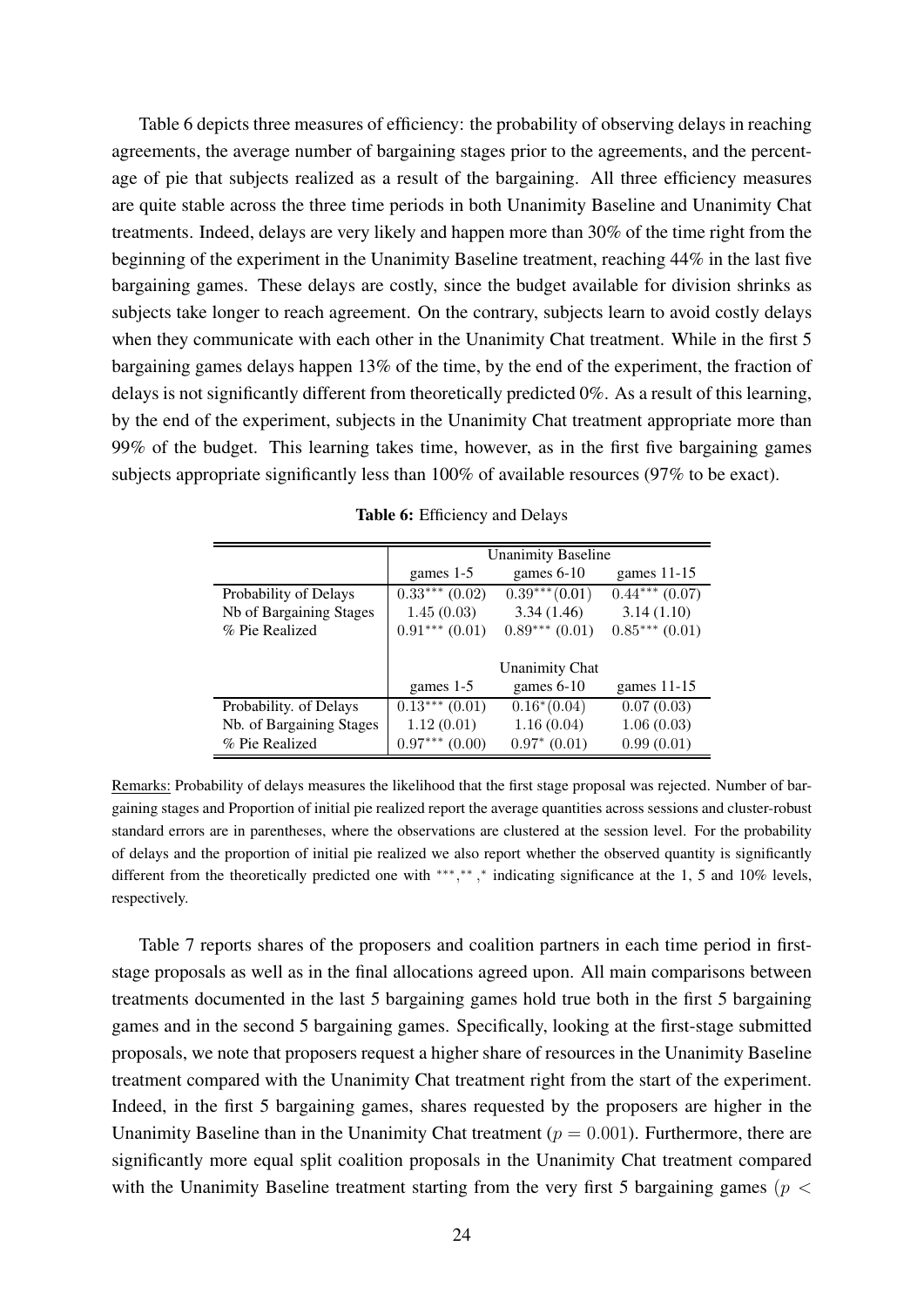0.001). Both these patterns continue to hold throughout the experiment and remain intact not only for the first-stage submitted proposals but also for the final allocations. <sup>17</sup> Just like in the last 5 bargaining games, rejected proposals in the first 5 bargaining games feature significantly higher proposer shares than passed proposals ( $p = 0.035$  in the Unanimity Baseline treatment, and p0.079 in the Unanimity Chat treatment).

|                                                                                                                         |                                      | <b>Baseline</b>                       |                                     |                                     | Chat                                 |                                     |
|-------------------------------------------------------------------------------------------------------------------------|--------------------------------------|---------------------------------------|-------------------------------------|-------------------------------------|--------------------------------------|-------------------------------------|
|                                                                                                                         | games 1-5                            | games $6-10$                          | games 11-15                         | games 1-5                           | games 6-10                           | games 11-15                         |
| <b>FIRST STAGE</b>                                                                                                      |                                      |                                       |                                     |                                     |                                      |                                     |
| <b>Submitted Proposals</b>                                                                                              |                                      |                                       |                                     |                                     |                                      |                                     |
| Proposer's Share                                                                                                        | 67.9(2.33)                           | 68.25(2.60)                           | 68.2 (1.72)                         | 52.9 (0.74)                         | 51.0(0.52)                           | 50.8(0.21)                          |
| Max Non-proposer's Share                                                                                                | 45.4(0.55)                           | 45.5(0.63)                            | 46.0(0.32)                          | 49.3(0.18)                          | 49.8(0.11)                           | 49.9(0.06)                          |
| Fraction of Equal Splits                                                                                                | 21.3%                                | 23.8                                  | $7.5\%$                             | 85.3%                               | 78.7%                                | 88.0%                               |
| <b>Passed Proposals</b><br>Proposer's Share                                                                             | 61.4 (1.44)                          | 62.2(3.60)                            | 63.9(2.9)                           | 50.2(0.15)                          | 50.1(0.07)                           | 50.2(0.12)                          |
| Max Non-proposer's Share                                                                                                | 47.2(0.38)                           | 47.0(0.89)                            | 46.5(0.72)                          | 50.0(0.03)                          | 50.0(0.03)                           | 50.0(0.02)                          |
| Fraction of Equal Splits                                                                                                | 31.5%                                | 38.8%                                 | 13.3%                               | 98.46\%                             | 93.7%                                | 94.3%                               |
| <b>Rejected Proposals</b><br>(for $n > 2$ )<br>Proposer's Share<br>Max Non-proposer's Share<br>Fraction of Equal Splits | 81.5 (5.18)<br>41.5(1.20)<br>$0.0\%$ | 77.80 (1.23)<br>43.1(0.58)<br>$0.0\%$ | 73.7(1.25)<br>45.2(0.18)<br>$0.0\%$ | 70.4(5.86)<br>44.8(1.37)<br>$0.0\%$ | 55.8 (4.85)<br>48.7(1.15)<br>$0.0\%$ | 59.2(1.56)<br>48.0(0.35)<br>$0.0\%$ |
| <b>FINAL ALLOCATIONS</b>                                                                                                |                                      |                                       |                                     |                                     |                                      |                                     |
| Proposer's Share<br>Max Non-proposer's Share<br>Fraction of Equal Splits                                                | 55.1(1.26)<br>43.2(0.34)<br>36.3%    | 55.0(2.09)<br>42.1(1.06)<br>35.9%     | 52.1(2.81)<br>40.3(0.24)<br>28.8%   | 48.8(0.20)<br>48.7(0.06)<br>98.7%   | 47.9(0.95)<br>48.4(0.36)<br>93.3%    | 49.5(0.35)<br>49.3(0.27)<br>94.7%   |

Remarks: We report the average share of the proposer and the highest share among coalition partners in tokens together with robust standard errors in parentheses, where observations are clustered at the session level. In Equal Split allocations all members of the committee receive the exact same number of tokens (in the first stage proposals this is exactly 50 tokens).

Table 8 reports the breakdown of group-level conversations into three categories: relevant conversations (those that contain some discussion about the game, players' strategies, and/or payoffs), irrelevant conversations, and groups that refrained from talking in the three time periods defined above. Right from the beginning of the experiment, subjects mostly discuss things that are relevant to the game. Irrelevant conversations are quite rare both at the beginning of

 $17$ Considering all final allocations, we note that proposers' shares are significantly higher in the Unanimity Baseline treatment compared with the Unanimity Chat treatment in the first 5 bargaining games ( $p = 0.003$ ). Moreover, final allocations are much more likely to be exact equal splits in the Unanimity Chat treatment than in the Unanimity Baseline treatment in the first 5 bargaining games ( $p < 0.001$ ).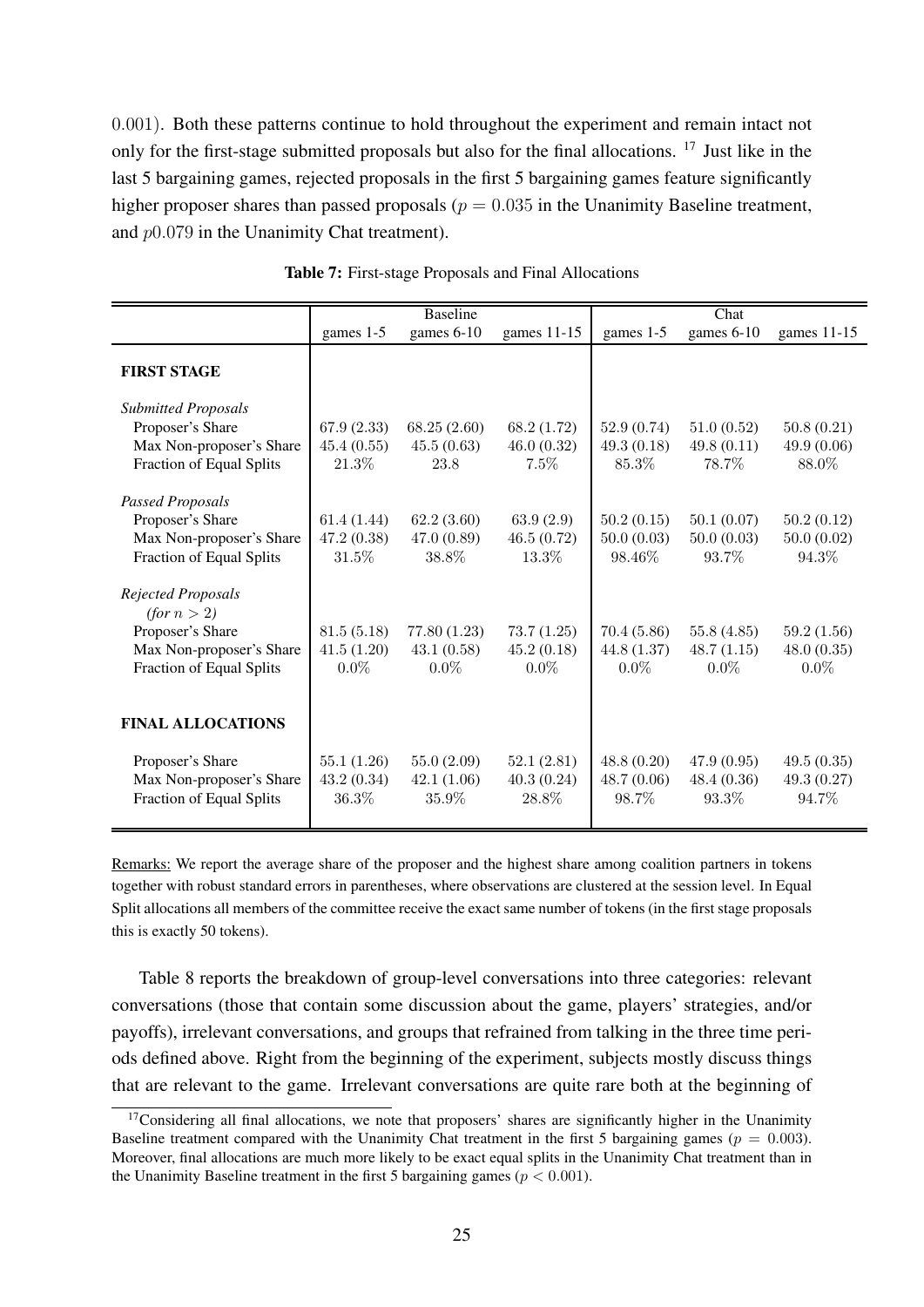experimental sessions and at the end. There is some non-negligible fraction of groups that do not communicate with each other: this fraction starts at 7% in the first 5 bargaining games and reaches 16% by the end of the experiment in the last 5 bargaining games.

|                      | games $1-5$ |                                           |       | games $6-10$     |                     |                | games $11-15$ |                                          |         |
|----------------------|-------------|-------------------------------------------|-------|------------------|---------------------|----------------|---------------|------------------------------------------|---------|
|                      | relevant    | irrelevant                                |       | no chat relevant | irrelevant          | $\log$ no chat | relevant      | irrelevant                               | no chat |
| Conversation         | 89%         | $4\%$                                     | $7\%$ | $77\%$           |                     | $19\%$         | 79%           | 5%                                       | 16%     |
|                      |             | $(n = 67)$ $(n = 3)$ $(n = 5)$ $(n = 58)$ |       |                  | $\frac{4\%}{(n=3)}$ |                |               | $(n=14)$ $(n = 59)$ $(n = 4)$ $(n = 12)$ |         |
| <b>Chat Duration</b> |             |                                           |       |                  |                     |                |               |                                          |         |
| in sections          | 62.2        | 28.0                                      | n/a   | 54.0             | 19.9                | n/a            | 55.8          | 29.8                                     | n/a     |

Table 8: Frequency of Group-level Conversations in the First Bargaining Stage of Unanimity Chat treatment.

Notes: Relevant conversations are defined as conversations that contain any mention of the game being played. We use a conservative measure of relevance and label conversation as relevant only if both coders marked it as relevant.

Table 9 depicts the frequency and content of individual messages sent by proposers and non-proposers in the Unanimity Chat treatment in each time period. The analysis of content of individual messages throughout the experiment reveals that subjects use the chats throughout the session in a consistent manner. Specifically, the main features of chat protocols are the same in each time period of the experiment: (a) most subjects send public messages that are delivered to the entire group throughout the session; (b) private messages are rare both at the beginning of the experiment and at the end; (c) public messages are used mostly to lobby for fairness and equality rather than lobby for one's own interests.